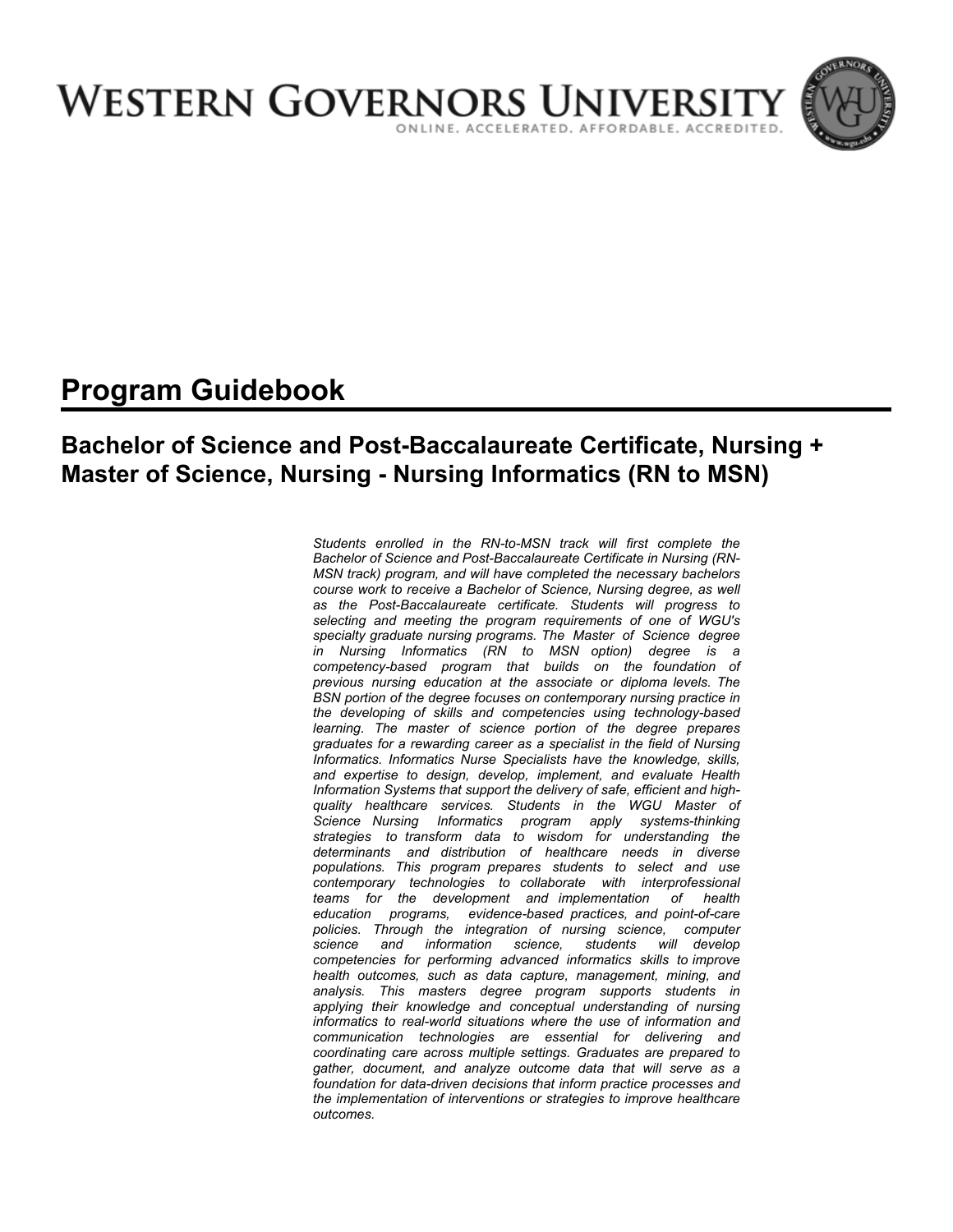# **Understanding the Competency-Based Approach**

Practically speaking, how do competency-based programs like those offered at Western Governors University (WGU) work? Unlike traditional universities, WGU does not award degrees based on completion of a certain number of credit hours or a certain set of required courses. Instead, you will earn your degree by demonstrating your skills, knowledge, and understanding of important concepts.

Progress through a degree program is governed not by the amount of time you spend in class but by your ability to demonstrate mastery of competencies as you complete required courses. Of course, you will need to engage in learning experiences as you review competencies or develop knowledge and skills in areas in which you may be weak. To help you acquire the knowledge and skills you need to complete your courses and program, WGU provides a rich array of learning resources. Your program mentor will work closely with you to help you understand the competencies required for your program and to help you create a schedule for completing your courses. You will also work closely with course instructors as you engage in each of your courses. As subject matter experts, course instructors will guide you through the content you must master to pass the course assessments.

The benefit of this competency-based system is that it enables students who are knowledgeable about a particular subject to make accelerated progress toward completing a degree, even if they lack college experience. You may have gained skills and knowledge of a subject while on the job, accumulated wisdom through years of life experience, or already taken a course on a particular subject. WGU will award your degree based on the skills and knowledge that you possess and can demonstrate—not the number of credits hours on your transcript.

# **Accreditation**

Western Governors University is the only university in the history of American higher education to have earned accreditation from four regional accrediting commissions. WGU's accreditation was awarded by (1) the Northwest Commission on Colleges and Universities, (2) the Higher Learning Commission of the North Central Association of Colleges and Schools, (3) the Accrediting Commission for Community and Junior Colleges of the Western Association of Schools and Colleges, and (4) the Accrediting Commission for Senior Colleges and Universities of the Western Association of Schools and Colleges. The university's accreditation status is now managed by the Northwest Commission on Colleges and Universities (NWCCU), which reaffirmed WGU's accreditation in February 2020. The WGU Teachers College is accredited at the initial-licensure level by the Council for the Accreditation of Educator Preparation (CAEP) and by the Association for Advancing Quality in Educator Preparation (AAQEP). The nursing programs are accredited by the Commission on Collegiate Nursing Education (CCNE). The Health Information Management program is accredited by the Commission on Accreditation for Health Informatics and Information Management Education (CAHIIM). The College of Business programs are accredited by the Accreditation Council for Business Schools and Programs (ACBSP).

# **The Degree Plan**

The focus of your program is your personalized Degree Plan. The Degree Plan is a detailed blueprint of the courses you will need to complete in order to earn your degree. The Degree Plan also lays out the accompanying learning resources and assessments that compose your program. The list of courses in the Degree Plan is often referred to as the standard path. The amount of time it takes to complete your program depends on both the amount of new information you need to learn and the amount of time you plan to devote each week to study. Your program mentor and course instructors will help you assess your strengths and development needs to establish a study plan.

Students vary widely in the specific skills and information they need to learn. For example, some students may be highly knowledgeable in a particular subject matter and would not need to engage in new learning opportunities. Other students may find that portions of the program require them to learn new information and that they need to take an online class or participate in a study module to acquire the knowledge and skills needed to fulfill program competencies in that area. Some individuals may be able to devote as little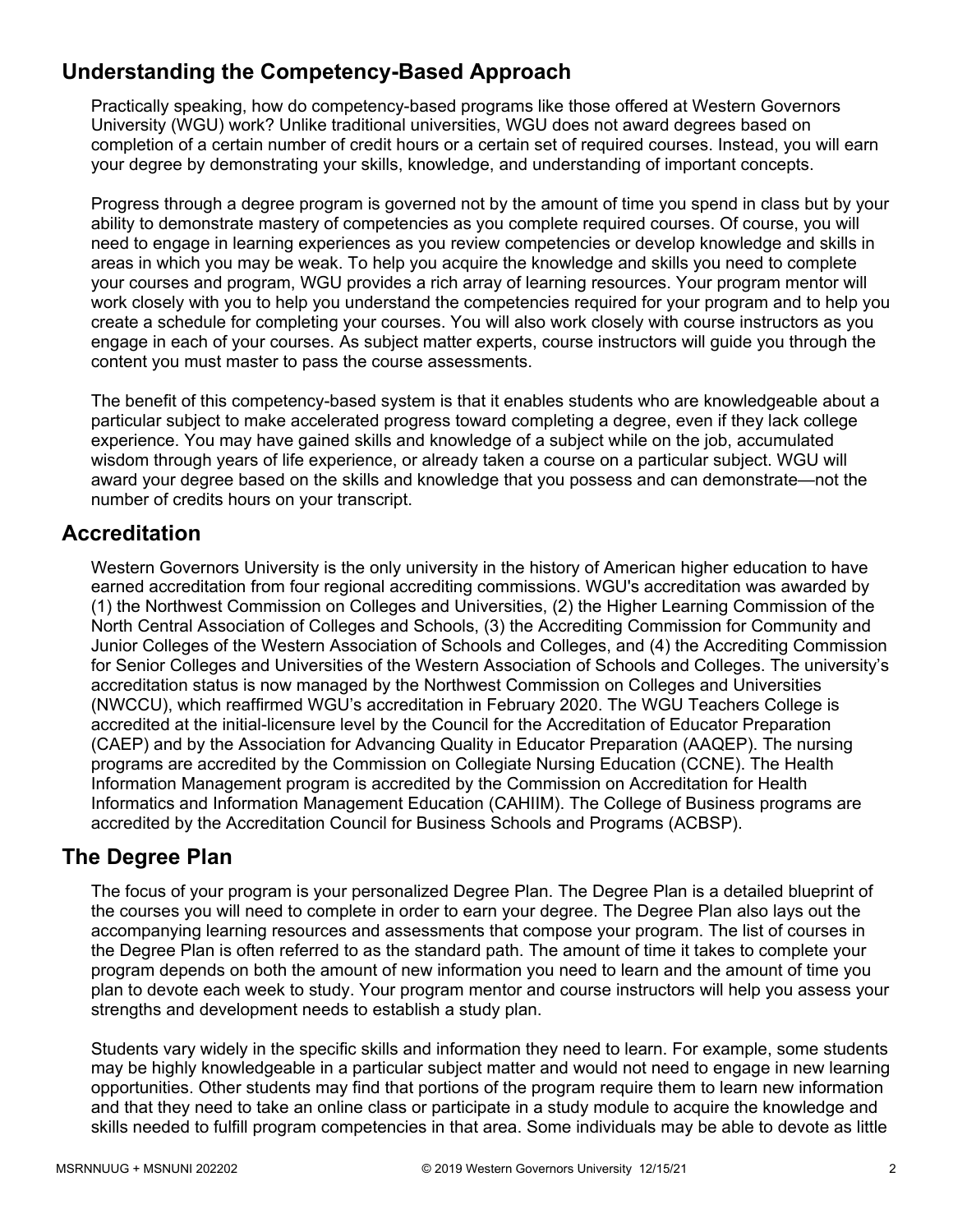as 15–20 hours per week to the program, while others may need to devote more time. For this reason, pre-assessments are there to help your program mentor form a profile of your prior knowledge and create a personalized Degree Plan.

# **How You Will Interact with Faculty**

At WGU, faculty serve in specialized roles, and they will work with you individually to provide the guidance, instruction, and support you will need to succeed and graduate. As a student, it is important for you to take advantage of this support. It is key to your progress and ultimate success. Upon your enrollment, you will be assigned a program mentor—an expert in your field of study who will provide you with regular program-level guidance and support from the day you start until the day you graduate. Your program mentor will set up regular telephone appointments (weekly at first) with you, which you will be expected to keep. The mentor will review program competencies with you and work with you to develop a plan and schedule for your coursework. Your program mentor will serve as your main point of contact throughout your program—helping you set weekly study goals, recommending specific learning materials, telling you what to expect in courses, and keeping you motivated. In addition to regular calls, your program mentor is available to help you resolve questions and concerns as they arise.

You will also be assigned to a course instructor for each course. Course instructors are doctoral-level subject matter experts who will assist your learning in each individual course. When you begin a new course, your assigned course instructor will actively monitor your progress and will be in touch to offer one-on-one instruction and to provide you with information about webinars, cohort sessions, and other learning opportunities available to help you acquire the competencies you need to master the course. Your course instructor can discuss your learning for the course, help you find answers to content questions, and give you the tools to navigate the course successfully. In addition, you will communicate with course instructors by posting in the online learning community and participating in live discussion sessions such as webinars and cohorts.

For many of the courses at WGU, you will be required to complete performance assessments. These include reports, papers, presentations, and projects that let you demonstrate your mastery of the required competencies. A separate group of faculty members, called evaluators, will review your work to determine whether it meets requirements. Evaluators are also subject matter experts in their field of evaluation. If your assessment needs further work before it "passes," these evaluators, who review your work anonymously, will provide you with instructional feedback to help you meet evaluation standards and allow you to advance.

# **Connecting with Other Mentors and Fellow Students**

As you proceed through your Degree Plan, you will have direct contact with multiple faculty members. These communications can take a variety of forms, including participation in one-on-one discussions, chats in the learning communities, and live cohort and webinar opportunities. As a WGU student, you will have access to your own personal MyWGU Student Portal, which will provide a gateway to your courses of study, learning resources, and learning communities where you will interact with faculty and other students.

The learning resources in each course are specifically designed to support you as you develop competencies in preparation for your assessments. These learning resources may include reading materials, videos, tutorials, cohort opportunities, community discussions, and live discussions that are guided by course instructors who are experts in their field. You will access your program community during your orientation course to network with peers who are enrolled in your program and to receive continued support through professional enrichment and program-specific chats, blogs, and discussions. WGU also provides Student Services associates to help you and your program mentor solve any special problems that may arise.

# **Orientation**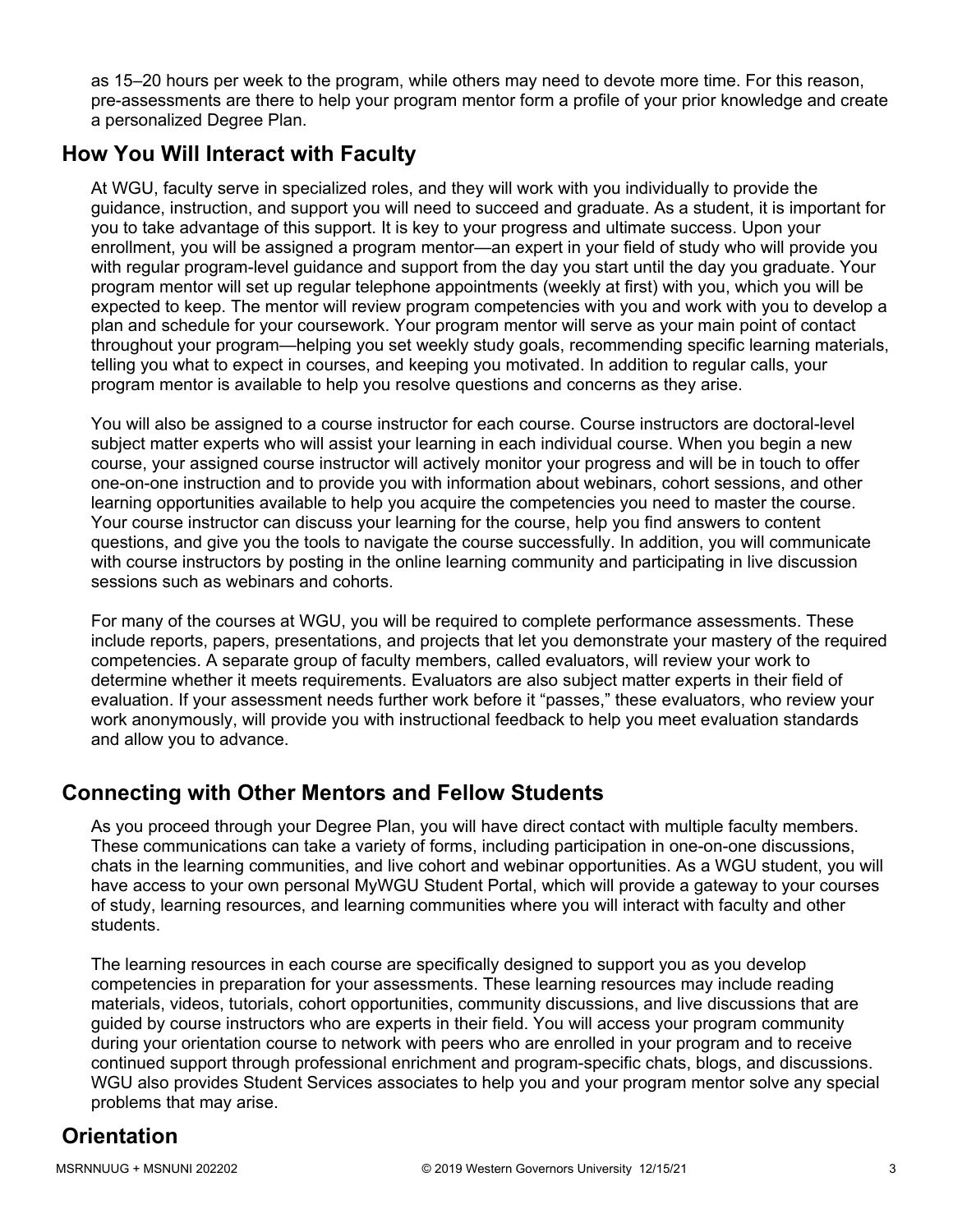The WGU orientation course focuses on acquainting you with WGU's competency-based model, distance education, technology, and other resources and tools available for students. You will also utilize WGU program and course communities, participate in activities, and get to know other students at WGU. The orientation course must be completed before you can start your first term at WGU.

# **Transferability of Prior College Coursework**

Because WGU is a competency-based institution, it does not award degrees based on credits but rather on demonstration of competency. However, if you have completed college coursework at another accredited institution, or if you have completed industry certifications, you may have your transcripts and certifications evaluated to determine if you are eligible to receive some transfer credit. The guidelines for determining what credits will be granted varies based on the degree program. Students entering graduate programs must have their undergraduate degree verified before being admitted to WGU. To review more information in regards to transfer guidelines based on the different degree programs, you may visit the Student Handbook found at the link below and search for "Transfer Credit Evaluation."

## [Click here for the Student Handbook](http://cm.wgu.edu/)

WGU does not waive any requirements based on a student's professional experience and does not perform a "résumé review" or "portfolio review" that will automatically waive any degree requirements. Degree requirements and transferability rules are subject to change in order to keep the degree content relevant and current.

Remember, WGU's competency-based approach lets you take advantage of your knowledge and skills, regardless of how you obtained them. Even when you do not directly receive credit, the knowledge you possess may help you accelerate the time it takes to complete your degree program.

# **Continuous Enrollment, On Time Progress, and Satisfactory Academic Progress**

WGU is a "continuous enrollment" institution, which means you will be automatically enrolled in each of your new terms while you are at WGU. Each term is six months long. Longer terms and continuous enrollment allow you to focus on your studies without the hassle of unnatural breaks between terms that you would experience at a more traditional university. At the end of every six-month term, you and your program mentor will review the progress you have made and revise your Degree Plan for your next sixmonth term.

WGU requires that students make measurable progress toward the completion of their degree programs every term. We call this "On-Time Progress," denoting that you are on track and making progress toward on-time graduation. As full-time students, graduate students must enroll in at least 8 competency units each term, and undergraduate students must enroll in at least 12 competency units each term. Completing at least these minimum enrollments is essential to On-Time Progress and serves as a baseline from which you may accelerate your program. We measure your progress based onthe courses you are able to pass, not on your accumulation of credit hours or course grades. Every time you pass a course, you are demonstrating that you have mastered skills and knowledge in your degree program. For comparison to traditional grading systems, passing a course means you have demonstrated competency equivalent to a "B" grade or better.

WGU assigns competency units to each course in order to track your progress through the program. A competency unit is equivalent to one semester credit of learning. Some courses may be assigned 3 competency units while others may be as large as 12 competency units.

Satisfactory Academic Progress (SAP) is particularly important to students on financial aid because you must achieve SAP in order to maintain eligibility for financial aid. We will measure your SAP quantitatively by reviewing the number of competency units you have completed each term. In order to remain in good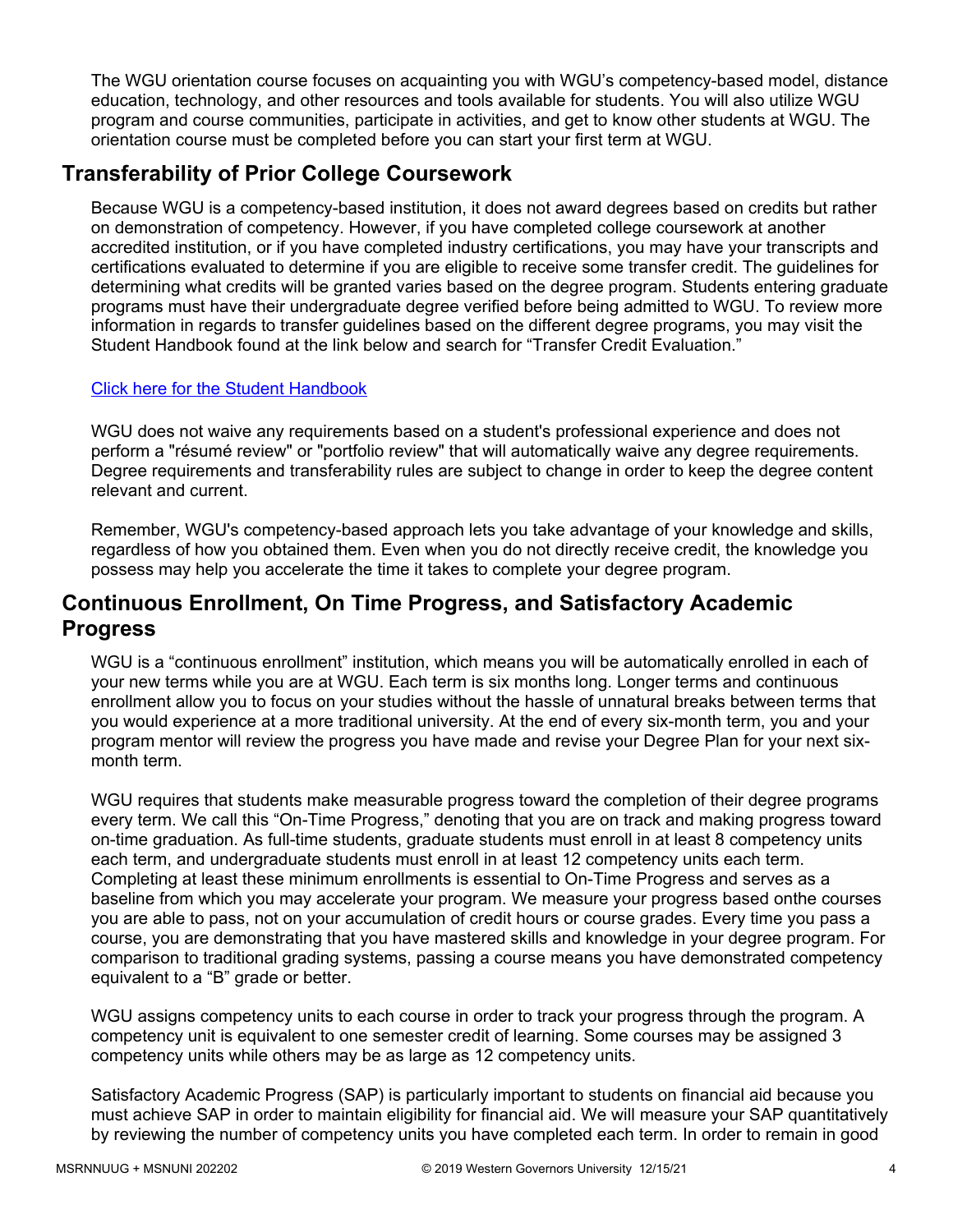academic standing, you must complete at least 66.67% of the units you attempt over the length of your program—including any courses you add to your term to accelerate your progress. Additionally, during your first term at WGU you must pass at least 3 competency units in order to remain eligible for financial aid. We know that SAP is complex, so please contact a financial aid counselor should you have additional questions. \*Please note: The Endorsement Preparation Program in Educational Leadership is not eligible for federal financial aid.

# **Courses**

Your Degree Plan includes courses needed to complete your program. To obtain your degree, you will be required to demonstrate your skills and knowledge by completing the assessment(s) for each course. In general there are two types of assessments: performance assessments and objective assessments. Performance assessments contain, in most cases, multiple scored tasks such as projects, essays, and research papers. Objective assessments include multiple-choice items, multiple-selection items, matching, short answer, drag-and-drop, and point-and-click item types, as well as case study and videobased items. Certifications verified through third parties may also be included in your program. More detailed information about each assessment is provided in each course of study.

# **Learning Resources**

WGU works with many different educational partners, including enterprises, publishers, training companies, and higher educational institutions, to provide high-quality and effective learning resources that match the competencies you are developing. These vary in type, and may be combined to create the best learning experience for your course. A learning resource can be an e-textbook, online module, study guide, simulation, virtual lab, tutorial, or a combination of these. The cost of most learning resources are included in your tuition and Learning Resource Fee. They can be accessed or enrolled for through your courses. Some degree-specific resources are not covered by your tuition, and you will need to cover those costs separately. WGU also provides a robust library to help you obtain additional learning resources, as needed.

Mobile Compatibility:

The following article provides additional details about the current state of mobile compatibility for learning resources at WGU. It includes a list that can be referenced to determine the mobile friendliness of all core course materials used in a program.

[Student Handbook article: Can I use my mobile device for learning resources?](https://cm.wgu.edu/t5/Frequently-Asked-Questions/Can-I-use-my-mobile-device-for-learning-resources/ta-p/396)

# **Standard Path**

As previously mentioned, competency units (CUs) have been assigned to each course in order to measure your academic progress. If you are an undergraduate student, you will be expected to enroll in a minimum of 12 competency units each term. Graduate students are expected to enroll in a minimum of 8 competency units each term. A standard plan for a student for this program who entered WGU without any transfer units would look similar to the one on the following page. Your personal progress can be faster, but your pace will be determined by the extent of your transfer units, your time commitment, and your determination to proceed at a faster rate.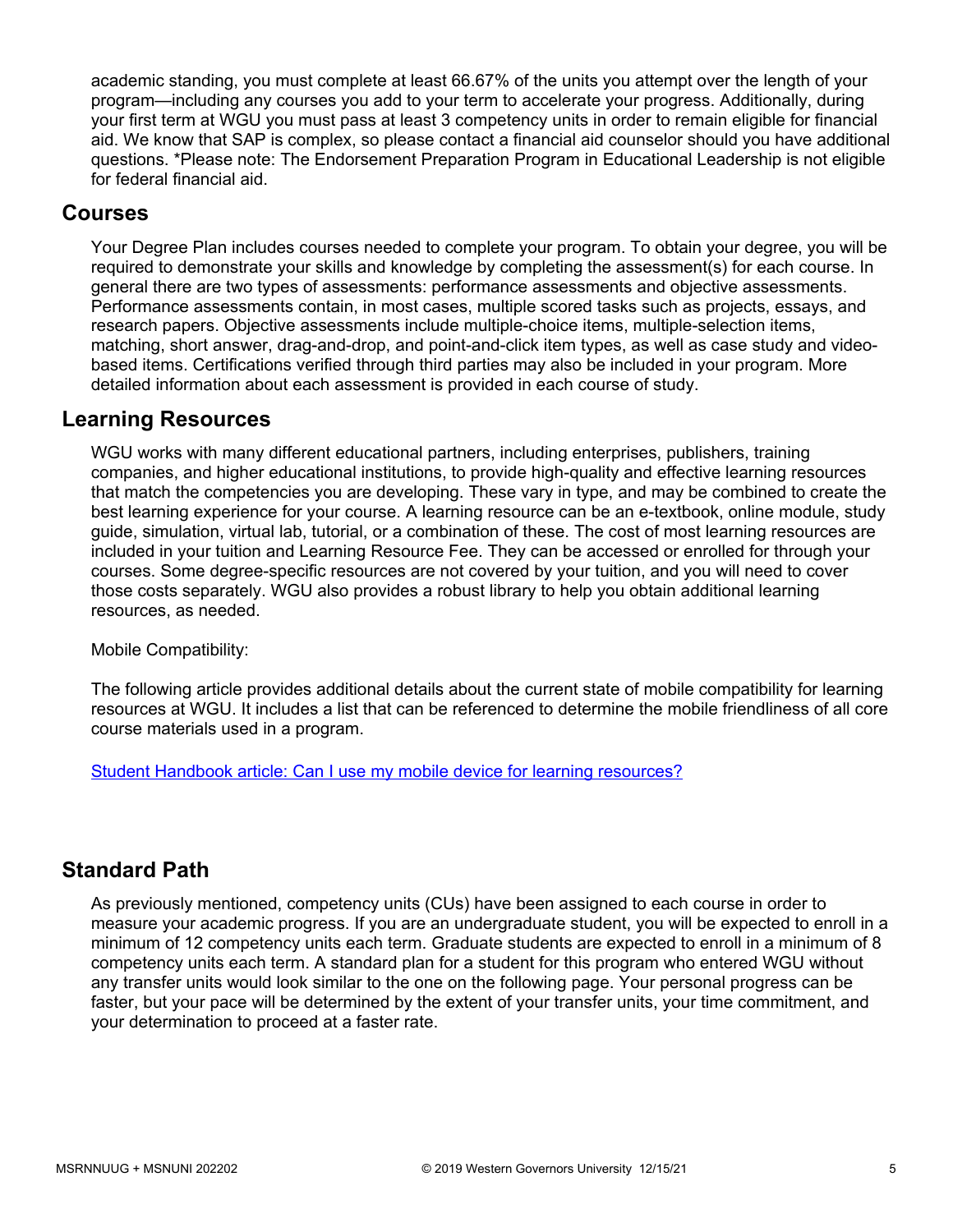# **Standard Path** *for* **Master of Science, Nursing - Nursing Informatics (RN to MSN)**

| <b>Course Description</b>                                           | <b>CU<sub>s</sub></b> | <b>Term</b>    |
|---------------------------------------------------------------------|-----------------------|----------------|
| <b>Advanced Standing for RN License</b>                             | 50                    | 0              |
| Interprofessional Communication and Leadership in Healthcare        | 2                     | 1              |
| <b>Applied Healthcare Statistics</b>                                | 4                     | 1              |
| Composition: Writing with a Strategy                                | 3                     | 1              |
| Anatomy and Physiology I with Lab                                   | 4                     | 1              |
| Introduction to Communication: Connecting with Others               | 3                     | $\overline{2}$ |
| Anatomy and Physiology II with Lab                                  | 4                     | $\overline{2}$ |
| Introduction to Psychology                                          | 3                     | $\overline{2}$ |
| <b>Global Arts and Humanities</b>                                   | 3                     | $\overline{2}$ |
| Introduction to Sociology                                           | 3                     | 3              |
| Microbiology with Lab: A Fundamental Approach                       | 4                     | 3              |
| World History: Diverse Cultures and Global Connections              | 3                     | 3              |
| Human Growth and Development                                        | 3                     | 3              |
| Pathophysiology                                                     | 3                     | 4              |
| <b>Comprehensive Health Assessment</b>                              | 3                     | 4              |
| <b>Healthcare Policy and Economics</b>                              | 3                     | 4              |
| <b>Global and Population Health</b>                                 | 4                     | 4              |
| <b>Emerging Professional Practice</b>                               | 3                     | $\overline{4}$ |
| Professional Presence and Influence                                 | 2                     | 5              |
| Essentials of Advanced Nursing Roles and Interprofessional Practice | 2                     | 5              |
| Informatics for Transforming Nursing Care                           | 3                     | 5              |
| Leadership and Management in Complex Healthcare Systems             | 3                     | 5              |
| Advancing Evidence-Based Innovation in Nursing Practice             | 3                     | 5              |
| Quality Outcomes in a Culture of Value-Based Nursing Care           | $\overline{2}$        | 6              |
| Advanced Pathopharmacological Foundations                           | 3                     | 6              |
| Advanced Health Assessment for Patients and Populations             | 3                     | 6              |
| Foundations in Nursing Informatics                                  | $\overline{2}$        | $\overline{7}$ |
| Data Science and Analytics                                          | 2                     | 7              |
| Data Modeling and Database Management Systems                       | 2                     | 7              |
| Informatics System Analysis and Design                              | 3                     | 8              |
| <b>Nursing Informatics Field Experience</b>                         | 4                     | 8              |
| <b>Nursing Informatics Capstone</b>                                 | $\overline{2}$        | 8              |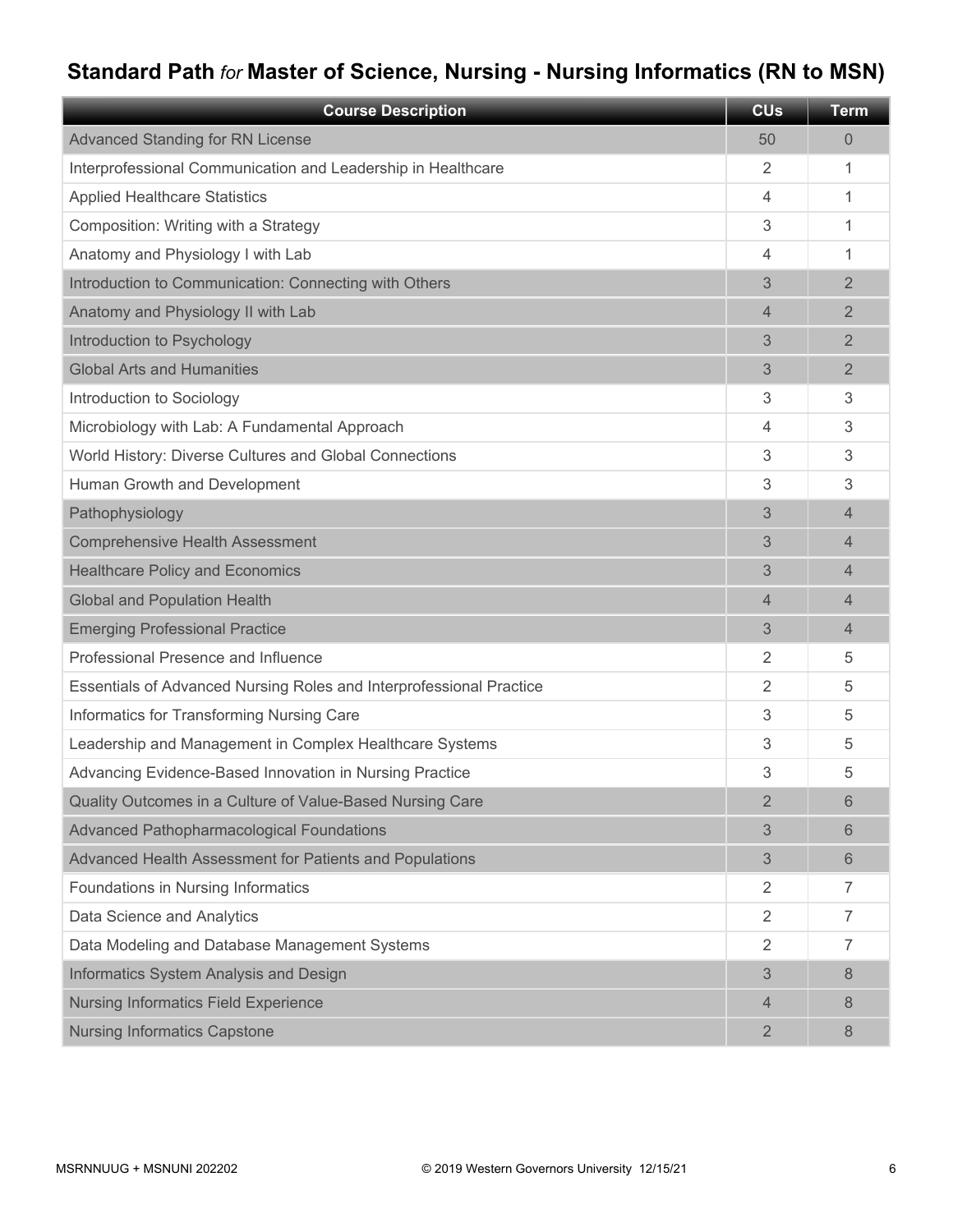# **Changes to Curriculum**

WGU publishes an Institutional Catalog, which describes the academic requirements of each degree program. Although students are required to complete the program version current at the time of their enrollment, WGU may modify requirements and course offerings within that version of the program to maintain the currency and relevance of WGU's competencies and programs. When program requirements are updated, students readmitting after withdrawal from the university will be expected to re-enter into the most current catalog version of the program.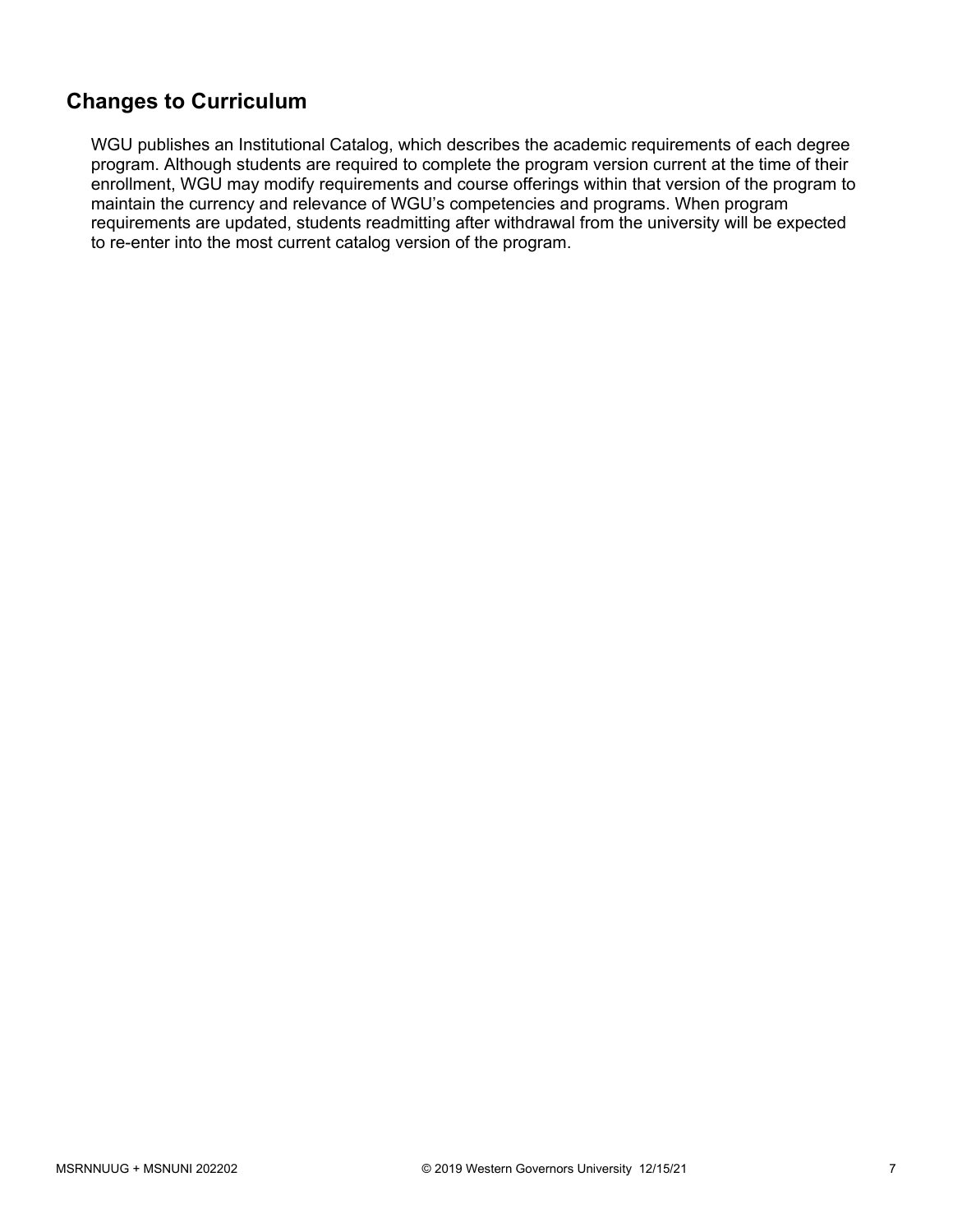# **Areas of Study** for **Master of Science, Nursing - Nursing Informatics (RN to MSN)**

The following section includes the areas of study in the program, with their associated courses. Your specific learning resources and level of instructional support will vary based on the individual competencies you bring to the program and your confidence in developing the knowledge, skills, and abilities required in each area of the degree. The Degree Plan and learning resources are dynamic, so you need to review your Degree Plan and seek the advice of your mentor regarding the resources before you purchase them.

# **Nursing Core**

## **Advanced Standing for RN License**

Advanced Standing for RN License

## **Interprofessional Communication and Leadership in Healthcare**

Interprofessional Communication and Leadership in Healthcare is designed to help students prepare for success in the online environment at Western Governors University and beyond. Student success starts with the social support and selfreflective awareness that will prepare them to handle the challenges of all academic programs. In this course, students will participate in group activities and complete several individual assignments. The group activities are aimed at finding support and gaining insight from other students. The assignments are intended to give the student an opportunity to reflect on where they are and where they would like to be. The activities in each group meeting are designed to give students several tools they can use to achieve success. This course is designed as a four-part intensive learning experience. Students will attend six group meetings during the term. At each meeting, students will engage in activities that will help them understand their own educational journey and find support and inspiration in the journey of others. There are no prerequisites for this course.

*This course covers the following competencies:*

- *Begin your course by discussing your course planning tool report with your instructor and creating your personalized course plan together.*
- *The learner applies mindfulness to promote self-discovery.*
- *The learner applies mindsets, working styles, and energy dynamics to promote academic and professional success.*
- *The learner communicates effectively in both oral and written format.*
- *The learner uses communication strategies to foster a supportive peer community.*

### **Comprehensive Health Assessment**

Comprehensive Health Assessment builds upon students' existing knowledge of nursing assessment. The course presents current and innovative assessment techniques of the physical, mental, emotional, and spiritual well-being of patients. Use of assessment data and shared decision-making are discussed throughout the course. This course also outlines the concepts of a head-to-toe assessment, providing students with an understanding of how to critically think about the different aspects of the assessment and analyze patient cues to determine the implications of findings. Students will also analyze lifestyle and cultural implications of health. All prior courses in the sequence for this program serve as prerequisites for this course.

*This course covers the following competencies:*

- *Begin your course by discussing your course planning tool report with your instructor and creating your personalized course plan together.*
- *The learner incorporates enhanced pathophysiological concepts and assessment findings into patient care coordination.*
- *The learner applies clinical judgment using current and innovative patient assessment techniques that encompass physical, mental, emotional, spiritual well-being and social determinants of health.*
- *The learner analyzes cultural and lifestyle implications for holistic patient assessment.*

### **Healthcare Policy and Economics**

Healthcare Policy and Economics is a foundational course that introduces the concepts of value-based care and the role of the nurse. This course includes concepts related to financial responsiveness, shared decision-making, preference-sensitive care, leveraging data. In this course, students learn about cost and fee-for-service in terms of value to the client and patient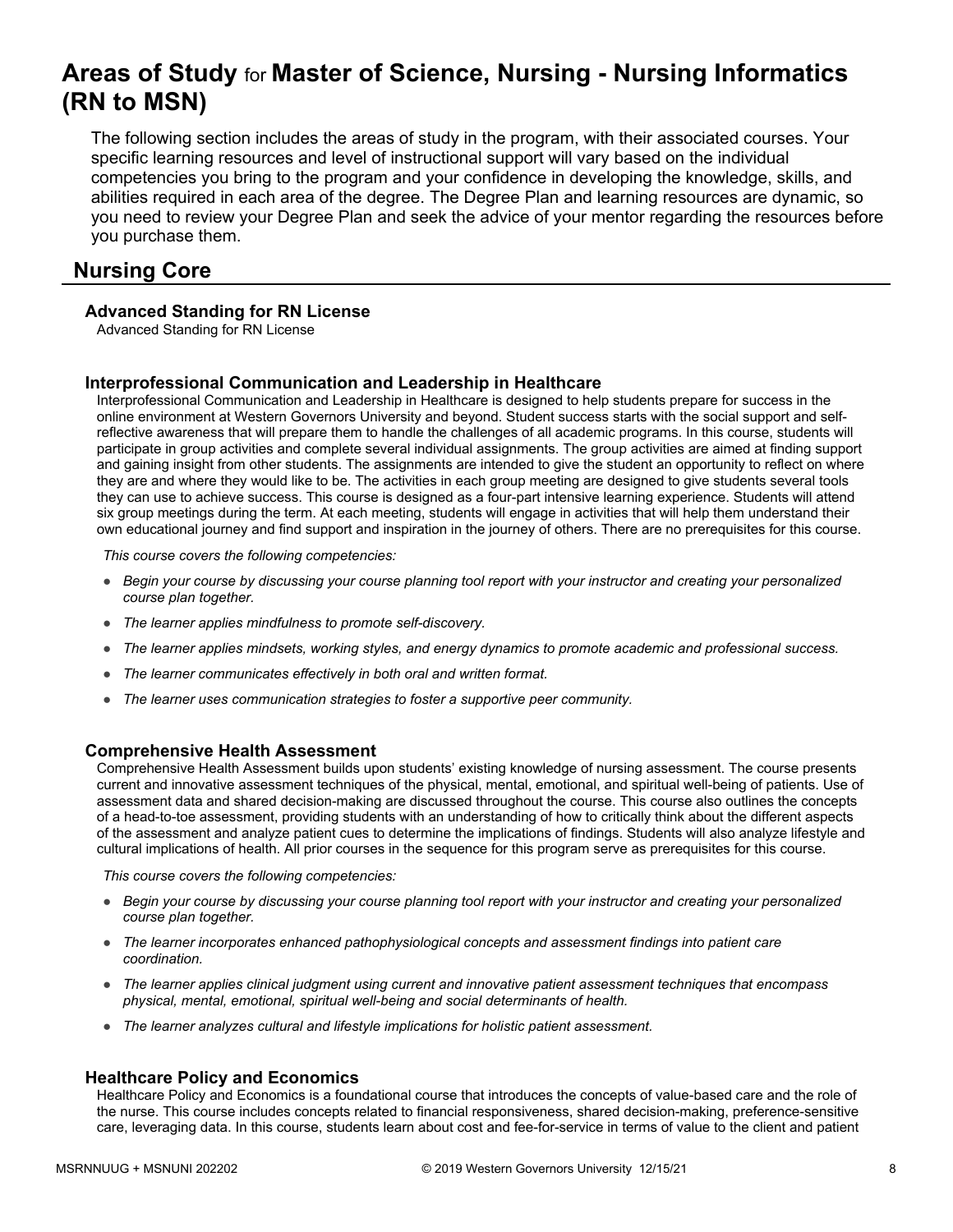rather than value to the healthcare system. All prior courses in the sequence for this program serve as prerequisites for this course.

*This course covers the following competencies:*

- *Begin your course by discussing your course planning tool report with your instructor and creating your personalized course plan together.*
- *The learner integrates principles of organizational ethics to improve healthcare quality for individuals, families, and their communities.*
- *The learner identifies how financial data, business-related data, and information sources inform decisions that influence healthcare.*
- *The learner compares healthcare financial models to facilitate value-based care and fiscally responsible and equitable patient-centered care.*
- *The learner analyzes public healthcare policies, federal and state laws, and the resulting impact to patients and healthcare delivery.*

### **Global and Population Health**

Global and Population Health prepares students for the role of the nurse in preserving and promoting health among diverse populations. Additionally, basic principles of epidemiology, social determinants of health (SDOH), and resource allocation through value-based care are outlined. The course introduces planning, organization, and delivery of services for diverse populations in community settings, including illness prevention, disaster preparedness, and environmental health. All prior courses in the sequence for this program serve as prerequisites for this course.

*This course covers the following competencies:*

- *Begin your course by discussing your course planning tool report with your instructor and creating your personalized course plan together.*
- *The learner distinguishes between global, public, and population health for improved health outcomes.*
- *The learner identifies social determinants of health (SDOH) and interventions for equitable healthcare improvements.*
- *The learner identifies epidemiological data sources that inform population health interventions.*
- *The learner identifies the effect of global health trends on healthcare capacity that inform service modification decisions in healthcare.*
- *The learner evaluates population health solutions for environmental health effects.*

#### **Emerging Professional Practice**

Emerging Professional Practice presents a variety of professional nursing specialty areas. Students explore various practice specialties, including palliative care, genetics and genomics, and others. The course provides pathways to specialized nursing practice. All prior courses in the sequence for this program serve as prerequisites for this course.

*This course covers the following competencies:*

- *Begin your course by discussing your course planning tool report with your instructor and creating your personalized course plan together.*
- *The learner analyzes genetic and genomic influences and risks to plan patient education that recognizes individual attitudes and values.*
- *The learner explains interprofessional interventions that alleviate suffering, improve quality of life, and empower patients and families who have received life-limiting diagnoses.*
- *The learner creates a personal five-year professional development plan that includes professional certification or specialized education that facilitates lifelong learning.*

# **General Education**

#### **Applied Healthcare Statistics**

Applied Healthcare Probability and Statistics is designed to help develop competence in the fundamental concepts of basic mathematics, introductory algebra, and statistics and probability. These concepts include basic arithmetic with fractions and signed numbers; introductory algebra and graphing; descriptive statistics; regression and correlation; and probability. Statistical data and probability are now commonplace in the healthcare field. This course will help candidates make informed decisions about which studies and results are valid, which are not, and how those results affect your decisions. This course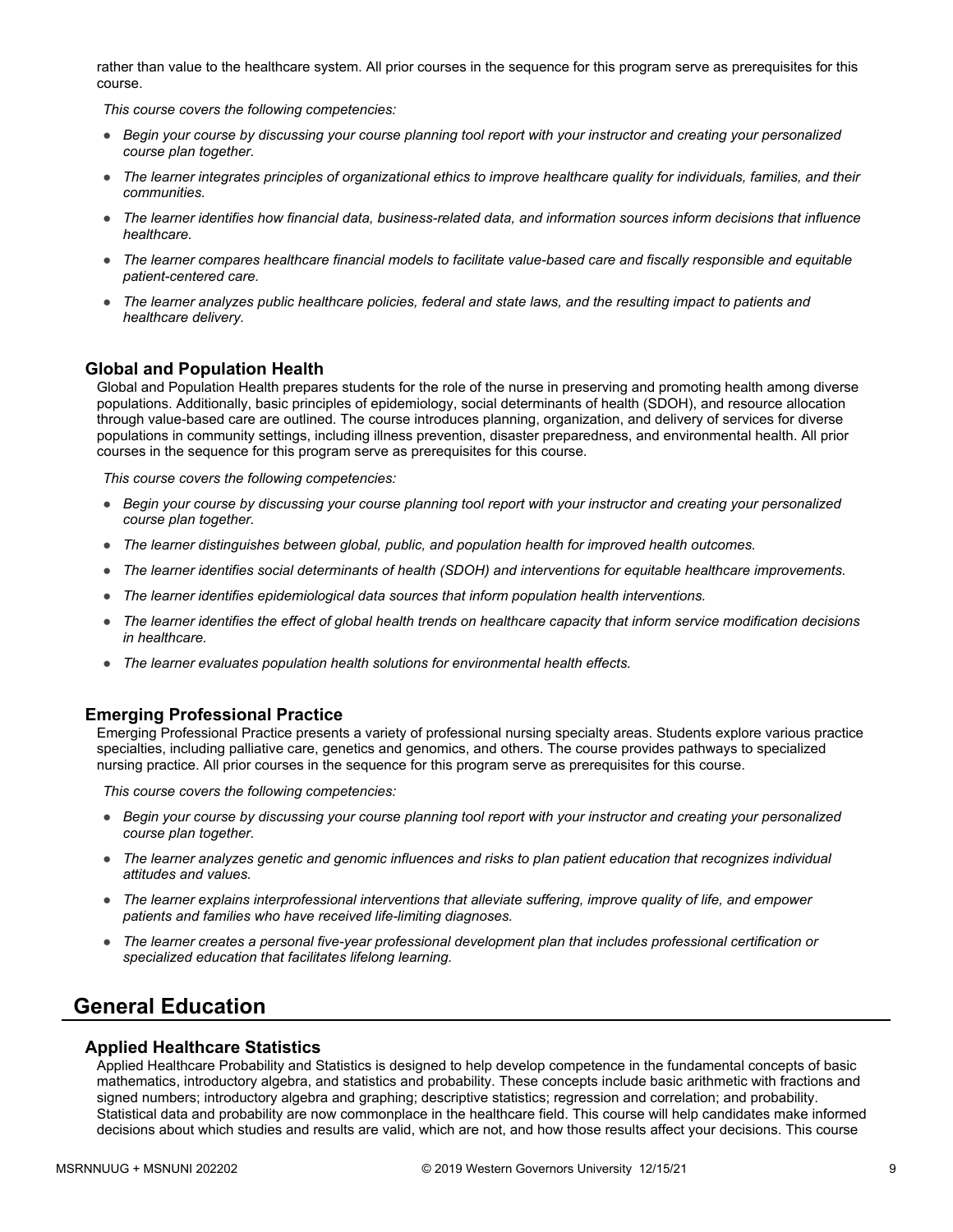will give candidates background in what constitutes sound research design and how to appropriately model phenomena using statistical data. Additionally, this course guides candidates in calculating simple probabilities based on events which occur in the healthcare profession. This course will prepare candidates for studies at WGU, as well as in the healthcare profession.

*This course covers the following competencies:*

- *Begin your course by discussing your course planning tool report with your instructor and creating your personalized course plan together.*
- *The graduate applies the operations, processes, and procedures of basic arithmetic to solve expressions.*
- *The graduate applies the operations, processes, and procedures of fractions, decimals, and percentages to evaluate quantitative expressions.*
- *The graduate applies the operations, processes, and procedures of basic algebra to evaluate quantitative expressions, and to solve equations and inequalities.*
- *The graduate evaluates categorical and quantitative data pertaining to a single variable using appropriate graphical displays and numerical measures.*
- *The graduate evaluates the relationship between two variables through interpretation of visual displays and numerical measures.*
- *The graduate evaluates the relationship between two quantitative variables through correlation and regression.*
- *The graduate applies principles and methods of probability-based mathematics to explain and solve problems.*

### **Composition: Writing with a Strategy**

Welcome to Composition I: Writing with a Strategy! In this course, you will focus on three main topics: writing strategies, writing style, format and grammar, and editing and revising text. This course consists of an introduction and five sections aligned to the three main topics. The sections address understanding purpose and audience, writing strategies and techniques, format, style, structure, and grammar, editing and revision strategies, and constructive feedback. Each section includes learning opportunities through readings, videos, audio, and other relevant resources. Assessment activities with feedback also provide opportunities to check your learning, practice, and show how well you understand course content. Because the course is self-paced, you may move through the material as quickly or as slowly as you need to gain proficiency in the five competencies that will be covered in the final assessment. If you have no prior knowledge or experience, you can expect to spend 30-40 hours on the course content.

*This course covers the following competencies:*

- *Begin your course by discussing your course planning tool report with your instructor and creating your personalized course plan together.*
- *The individual writes with purpose for a given context and target audience.*
- *The individual incorporates writing strategies and techniques for written communication.*
- *The individual constructs a written document with correct format, style, structure, and grammar.*
- *The individual formulates a strategy for editing and revising written text*
- *The individual composes constructive feedback of written texts.*

### **Anatomy and Physiology I with Lab**

This is Anatomy and Physiology I, a six-section, 4 CEU course that enables students to develop an understanding of the relationships between the structures and function of the integumentary, skeletal, muscular, nervous and endocrine systems in the human body. This course will involve laboratory activities, simulated dissections, textbook material, models, and diagrams.

Because the course is self-paced, you may move through the material as quickly or as slowly as you need to, with the goal of demonstrating proficiency in the four competencies covered in the final assessment. If you have no prior knowledge of this material, you can expect to spend 40–60 hours on the course content.

*This course covers the following competencies:*

- The learner describes the structural and basic functional organization of the human body and the terminology used to *describe the orientation of bodily structures.*
- *The learner describes the structures and physiological functions of the integumentary system and the connections to complex systems in the human body.*
- *The learner describes the structures and physiological functions of the skeletal system and the connections to complex*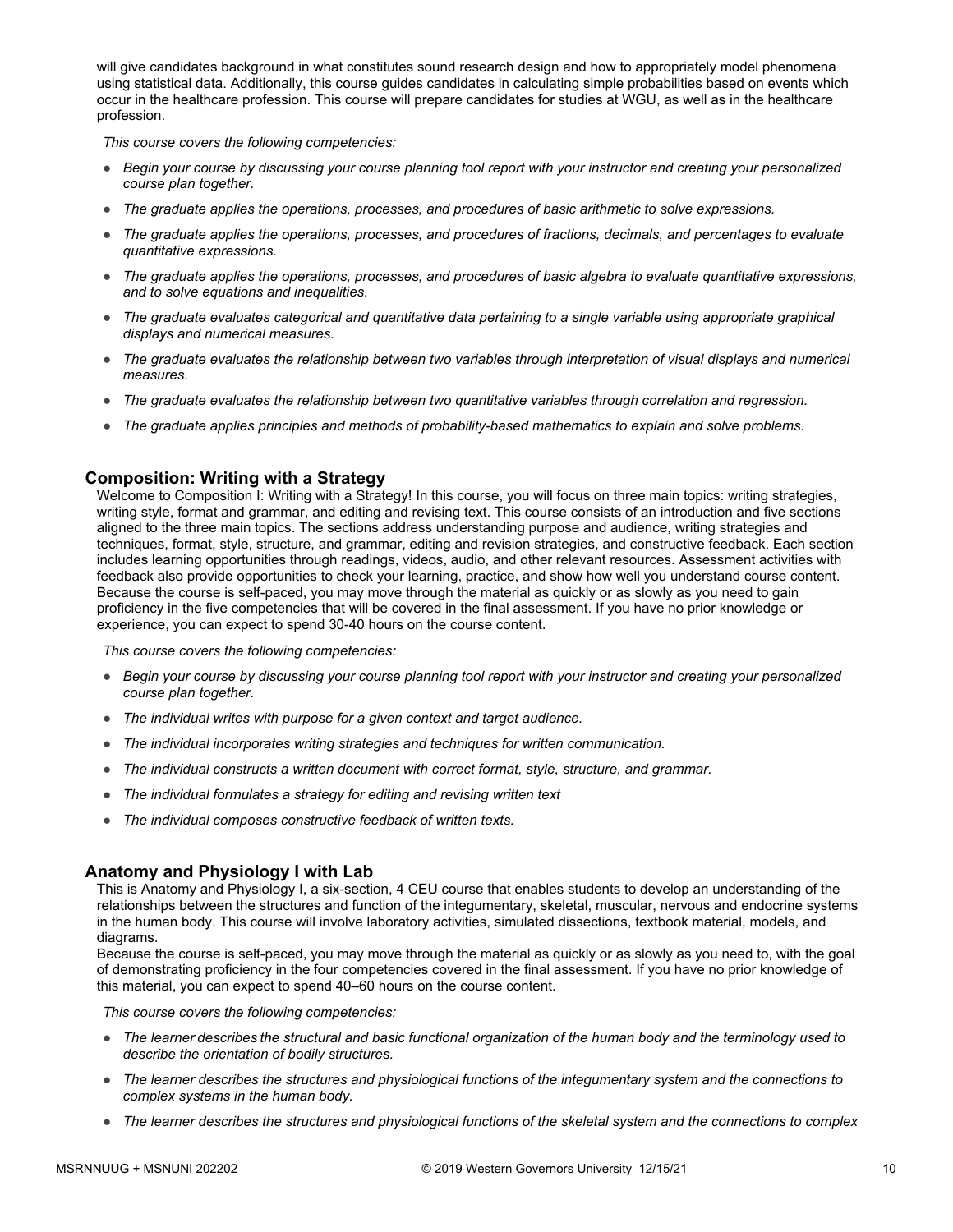*systems in the human body.*

- *The learner analyzes the structures and physiological functions of the muscular system and the connections to complex systems in the human body.*
- *The learner analyzes the structures and physiological functions of the nervous system and sensory organs and the connections to complex systems in the human body.*
- *The learner describes the structures and physiological functions of the endocrine system and its regulation of complex systems in the human body.*

### **Introduction to Communication: Connecting with Others**

Welcome to Introduction to Communication: Connecting with Others! It may seem like common knowledge that communication skills are important, and that communicating with others is inescapable in our everyday lives. While this may appear simplistic, the study of communication is actually complex, dynamic, and multifaceted. Strong communication skills are invaluable to strengthening a multitude of aspects of life. Specifically, this course will focus on communication in the professional setting, and present material from multiple vantage points, including communicating with others in a variety of contexts, across situations, and with diverse populations. Upon completion, you will have a deeper understanding of both your own and others' communication behaviors, and a toolbox of effective behaviors to enhance your experience in the workplace.

*This course covers the following competencies:*

- *Begin your course by discussing your course planning tool report with your instructor and creating your personalized course plan together.*
- *The learner implements appropriate communication styles based on audience and setting.*
- *The learner uses communication strategies for managing conflict.*
- *The learner uses communication strategies to influence others.*

#### **Anatomy and Physiology II with Lab**

This is Anatomy and Physiology II, a six section, four CEU course that enables students to develop an understanding of the relationships between the structures and functions of the cardiovascular, respiratory, digestive, urinary, reproductive, and lymphatic systems in the human body. This course will involve laboratory activities, simulated dissections, textbook material, models, and diagrams.

Because the course is self-paced, you may move through the material as quickly or as slowly as you need to, with the goal of demonstrating proficiency in the four competencies covered in the final assessment. If you have no prior knowledge of this material, you can expect to spend 40–60 hours on the course content.

*This course covers the following competencies:*

- *The learner describes the structures and physiological functions of the cardiovascular system and the connections to complex systems in the human body.*
- *The learner describes the structures and physiological functions of the respiratory system and the connections to complex systems in the human body.*
- *The learner describes the structures and physiological functions of the digestive system and the connections to metabolism and complex systems in the human body.*
- *The learner describes the structures and physiological functions of the urinary system and the connections to complex systems in the human body.*
- *The learner describes the structures and physiological functions of the reproductive system and the connections to complex systems in the human body.*
- *The learner describes the structures and physiological functions of the lymphatic system, immune response, and the connections to complex systems in the human body.*

#### **Introduction to Psychology**

In this course, students will develop an understanding of psychology and how it helps them better understand others and themselves. Students will learn general theories about psychological development, the structure of the brain, and how psychologists study behavior. They will gain an understanding of both normal and disordered psychological behaviors, as well as general applications of the science of psychology in society (such as personality typing and counseling).

*This course covers the following competencies:*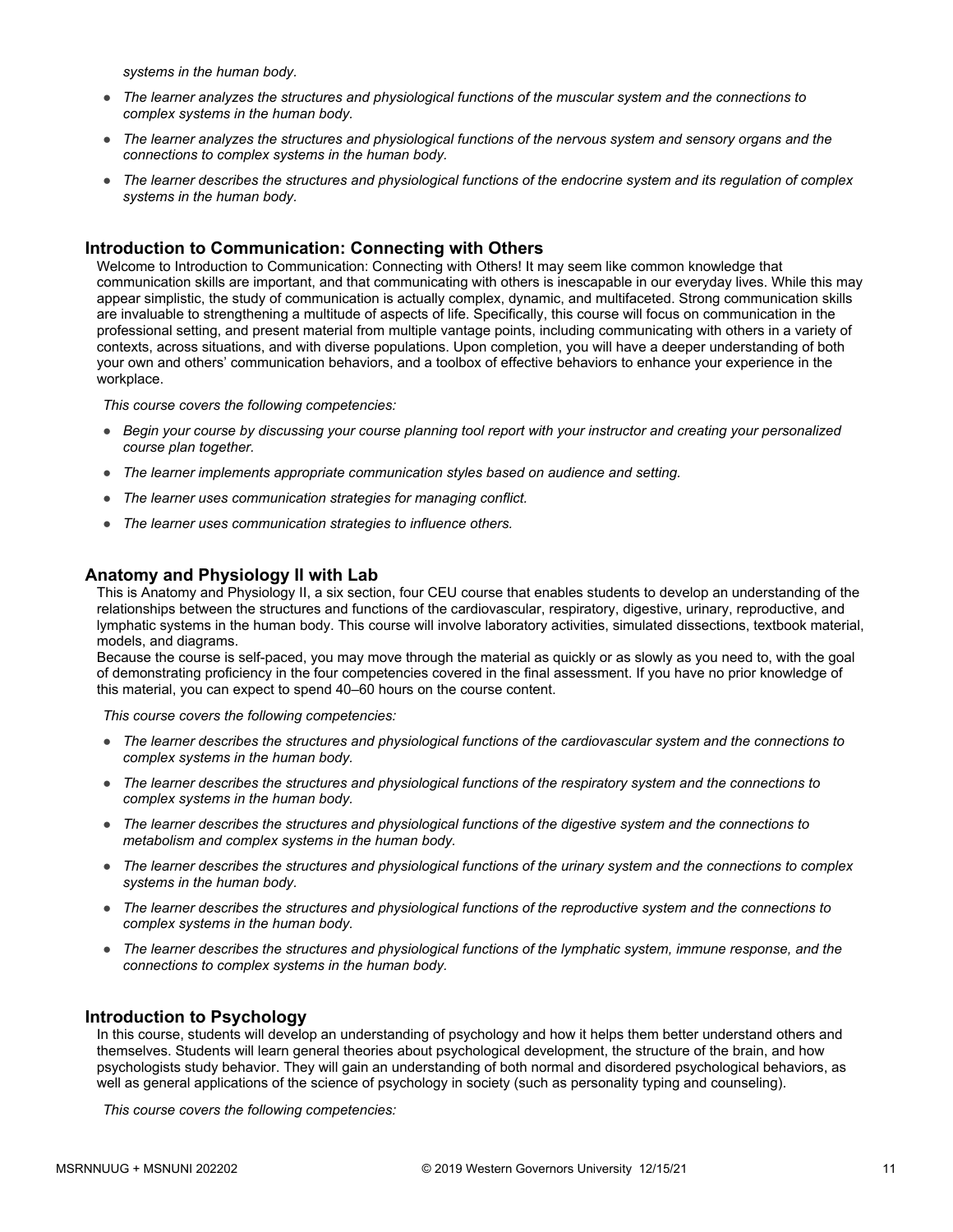- *Begin your course by discussing your course planning tool report with your instructor and creating your personalized course plan together.*
- *The graduate explains the biological perspectives of psychology.*
- *The graduate explains the theories of learning and memory.*
- *The graduate explains the concepts of personality development and social psychology.*
- *The graduate identifies psychological disorders and treatment methods.*
- *The graduate explains the foundations of psychology.*

### **Global Arts and Humanities**

The Global Arts and Humanities course contains three modules with corresponding lessons. This course is an invitation to see the world through the humanities, examine the humanities during the Information Age, and explore the global origins of music—essentially questioning what makes us human, and how people are connected across culture and time. Each module includes learning opportunities through readings, videos, audio, and other relevant resources. Assessment activities with feedback also provide opportunities to practice and check learning. With no prior knowledge or experience, a learner can expect to spend 30-40 hours on the course content.

*This course covers the following competencies:*

- *Begin your course by discussing your course planning tool report with your instructor and creating your personalized course plan together.*
- *The learner analyzes diverse voices, ideas, perspectives, and cultural interactions through the lens of the humanities.*
- *The learner analyzes the humanities during the Information Age.*
- *The learner analyzes how music shapes and is shaped by diverse cultures and perspectives.*

#### **Introduction to Sociology**

This course teaches students to think like sociologists, or, in other words, to see and understand the hidden rules, or norms, by which people live, and how they free or restrain behavior. Students will learn about socializing institutions, such as schools and families, as well as workplace organizations and governments. Participants will also learn how people deviate from the rules by challenging norms and how such behavior may result in social change, either on a large scale or within small groups.

*This course covers the following competencies:*

- *Begin your course by discussing your course planning tool report with your instructor and creating your personalized course plan together.*
- *The graduate explains how societies are stratified across various social statuses.*
- *The graduate explains reciprocal relationships between social institutions and individuals.*
- *The graduate explains major perspectives and key contributors to the development of sociology.*
- *The graduate identifies components of culture and socialization as they relate to individuals in society.*
- *The graduate explains the constructs of conformity to and deviance from social norms.*

### **Microbiology with Lab: A Fundamental Approach**

Microbiology with Lab: A Fundamental Approach explores the science that microorganisms are everywhere, and they have positive and negative effects on the community. The course examines the structure and function of microorganisms, disease transmission and progression, and immune responses and other interventions, and it identifies key global diseases. The course consists of an introduction and four major sections. Each section includes learning opportunities through readings, videos, and other relevant resources. Assessment activities with feedback also provide opportunities for students to check their learning, practice, and show how well they understand course content. To assist students in developing an applied, evidence-based understanding of microbiology, this course integrates several lab experiments to help determine the specific characteristic of an unknown microbial sample and a treatment plan. Because the course is self-paced, students may move through the material as quickly or as slowly as needed to gain proficiency in the four competencies that will be covered in the final assessment. Students who have no prior knowledge of or experience with this topic can expect to spend 48–60 hours on the course content. There are no prerequisites for this course.

*This course covers the following competencies:*

● *Begin your course by discussing your course planning tool report with your instructor and creating your personalized*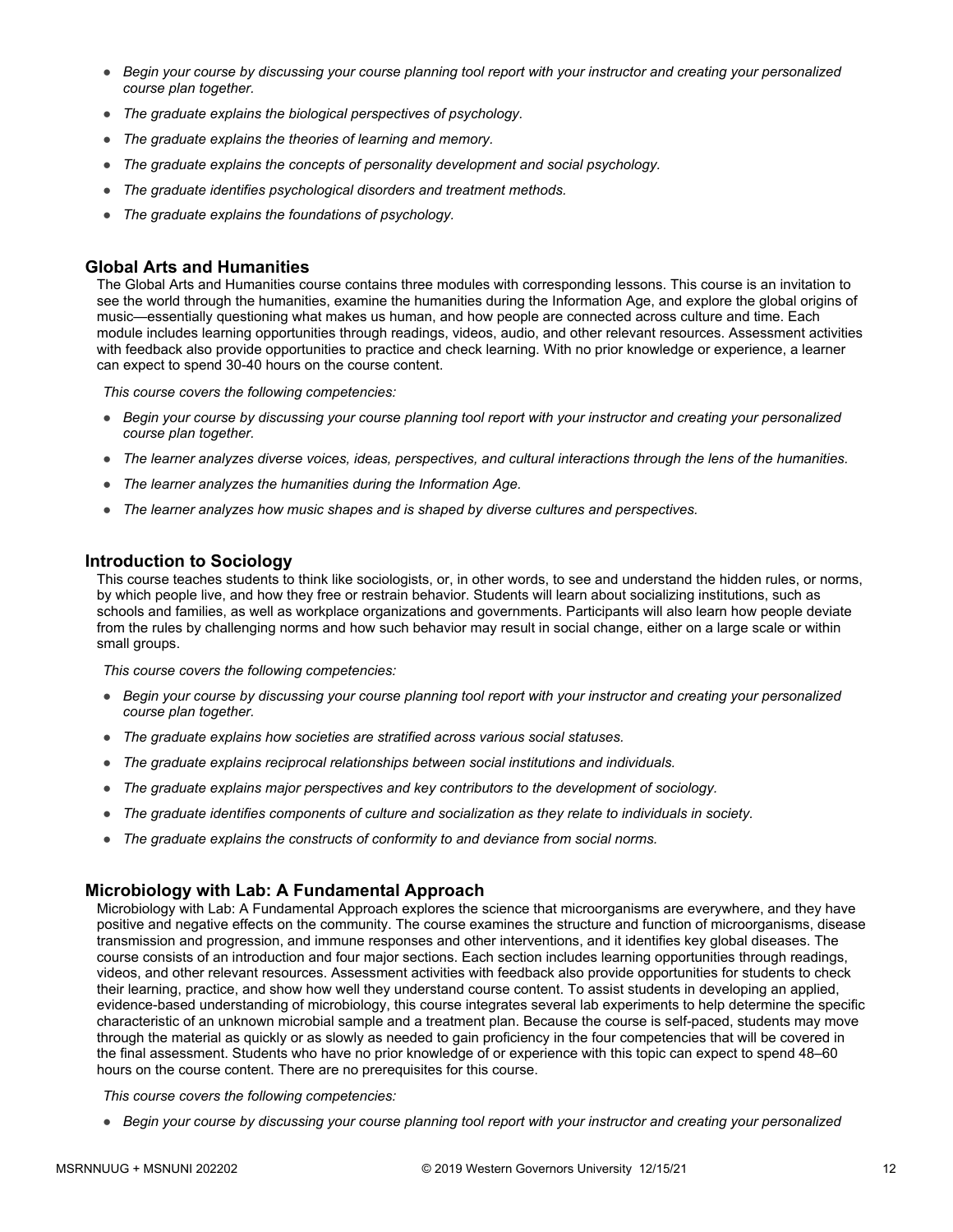*course plan together.*

- *The learner analyzes structures and characteristics of microorganisms that inform etiologies of symptoms and diseases.*
- *The learner analyzes microbial transmission and progression and the care needed based on symptoms and environment*
- *The learner analyzes methods to prevent and treat infectious diseases and influence positive community outcomes.*
- *The learner analyzes disease characteristics to inform individuals about etiologies and treatments.*

## **World History: Diverse Cultures and Global Connections**

This is World History: Diverse Cultures and Global Connections. In this course, you will focus on three main topics—cultural and religious diversity; pandemics; and the relationship of empires and nation states—as well as the skills of identifying root causes, explaining causes and effects, and analyzing complex systems. This course consists of an introduction and four major sections. Each section includes learning opportunities through reading, images, videos, and other relevant resources. Assessment activities with feedback also provide opportunities to practice and check how well you understand the content. Because the course is self-paced, you may move through the material as quickly or as slowly as you need to, with the goal of demonstrating proficiency in the four competencies covered in the final assessment. If you have no prior knowledge of this material, you can expect to spend 30-40 hours on the course content.

*This course covers the following competencies:*

- *Begin your course by discussing your course planning tool report with your instructor and creating your personalized course plan together.*
- *The learner differentiates among diverse cultural and religious customs and practices.*
- *The learner analyzes the role of human actions in the spread of disease.*
- *The learner explains the factors that contributed to the rise and fall of empires.*
- *The learner explains the factors that contributed to the development of nation states.*

### **Human Growth and Development**

This is Human Growth and Development, a three-module course that examines the entire human lifetime, from conception to death. Presented chronologically, the course focuses on three key areas: physical, cognitive, and psychosocial growth, along with other important issues such as cultural influences, emotions, and resilience. Because the course is self-paced, you may move through the material as quickly or as slowly as you need to, with the goal of demonstrating proficiency in the four competencies covered in the final assessment. If you have no prior knowledge of this material, you can expect to spend 30-40 hours on the course content.

*This course covers the following competencies:*

- *Begin your course by discussing your course planning tool report with your instructor and creating your personalized course plan together.*
- *The learner explains physical, cognitive, and psychosocial development from conception through early childhood.*
- *The learner explains the influence of emotions and cultural perspectives and practices on psychosocial development and behavior from birth through early childhood.*
- *The learner explains physical, cognitive, and psychosocial development from middle childhood through adolescence.*
- *The learner explains the influence of emotions and cultural perspectives and practices on psychosocial development and behavior from middle childhood through adolescence.*
- *The learner explains physical, cognitive, and psychosocial development from early adulthood to the end of life.*
- *The learner explains the influence of emotions and cultural perspectives and practices on psychosocial development and behavior from early adulthood to the end of life.*

### **Pathophysiology**

Pathophysiology is an overview of the pathology and treatment of diseases in the human body, tissues, glands and membranes, the integumentary system, the sensory system, skeletal and muscular systems, the digestive system, blood, vessels and circulation, lymphatic system, immunity and disease, heart and respiratory system, nervous, urinary and endocrine systems, and male and female reproductive systems. Prerequisites include all prior courses in this programmatic sequence.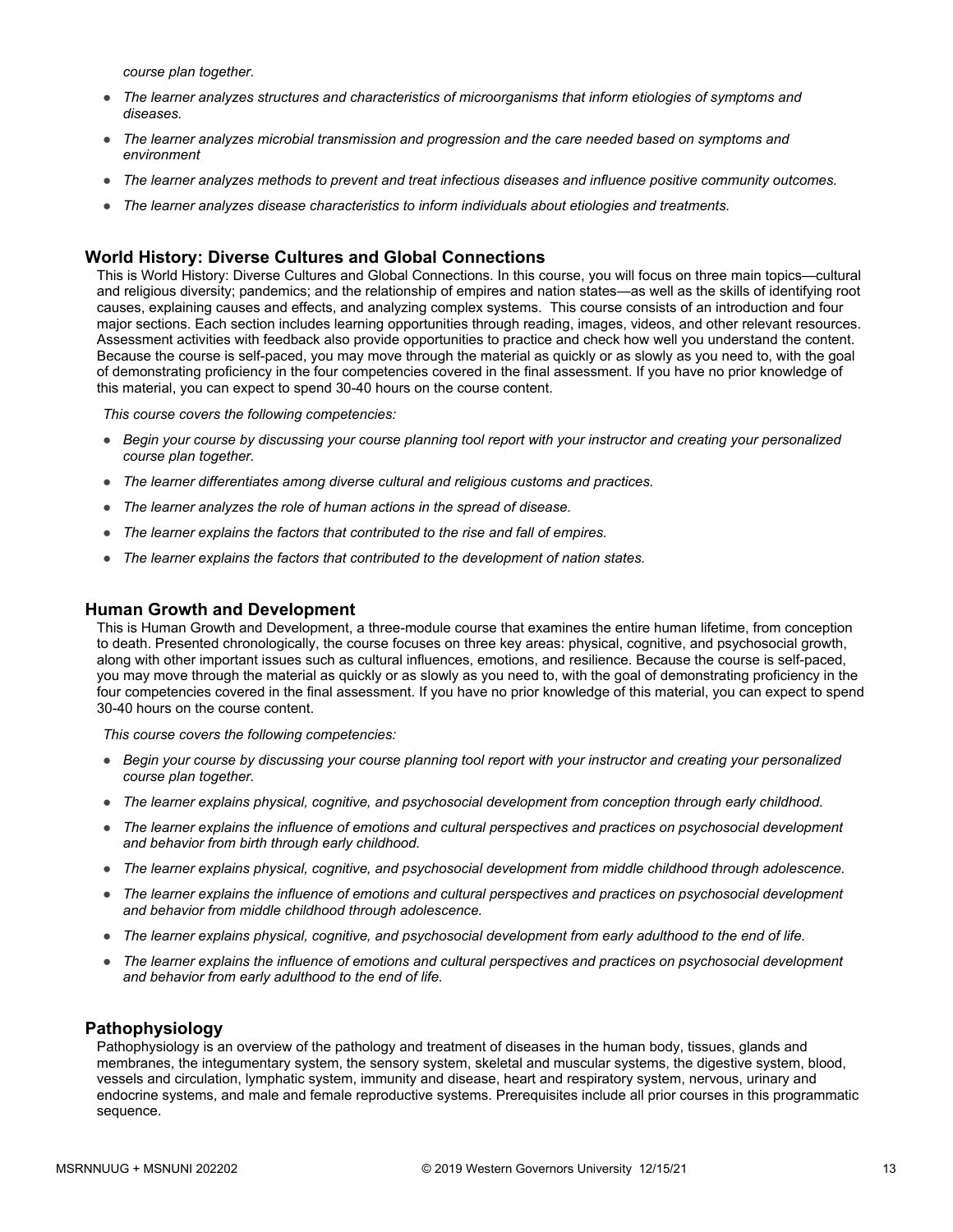*This course covers the following competencies:*

- *Begin your course by discussing your course planning tool report with your instructor and creating your personalized course plan together.*
- *The learner describes basic cellular responses and adaptation related to genetics, injury, aging and congenital anomalies.*
- *The learner describes pathogenesis, manifestations, complications and variations of the muscular, skeletal, and integumentary systems.*
- *The learner describes pathogenesis, manifestations, complications and variations of the neurologic systems.*
- *The learner describes pathogenesis, manifestations, complications and variations of the cardiovascular and lymphatic systems.*
- *The learner describes pathogenesis, manifestations, complications and variations of the respiratory systems.*
- *The learner describes pathogenesis, manifestations, complications and variations of the gastrointestinal and renal systems.*
- *The learner describes pathogenesis, manifestations, complications and variations of the endocrine and reproductive systems.*

# **MSN Core**

### **Professional Presence and Influence**

Professional Presence and Influence is a masters-level course designed to guide students towards an enhanced state of presence, where therapeutic relationships are built between nurse and patient. Students will learn techniques for self-care practices that result in enhanced mental and physical wellbeing and that ensure ethically-generated patient care. Presence is an intrapersonal and interpersonal quality that allows the nurse to relate to others and to be aware of the world around them. The characteristics of presence, which include holism, intimacy, sensitivity and adaptability, create a heightened sense of awareness that fosters therapeutic relationships between the nurse and patient. Developing a mindful, authentic presence is central to health and spiritual practices in several cultures and a major element of leadership. Students will intentionally develop a focused mindfulness practice that will influence patient outcomes and lead to conditions that create joy in the workplace.

*This course covers the following competencies:*

- *Begin your course by discussing your course planning tool report with your instructor and creating your personalized course plan together.*
- *The graduate promotes a healthy work environment by demonstrating a professional presence that includes selfawareness characteristics.*
- *The graduate develops solutions and strategies that build positive relationships and promote mindfulness in the workplace.*
- *The graduate recommends social communication strategies and technologies to promote a sense of caring and belonging.*
- *The graduate applies the principles of improvement science to solve the problem of hostility in the workplace and initiate organizational change designed to promote health and joy in the workplace.*
- *The graduate implements the principles of academic writing to produce clear, concise, and evidence-based written communications.*

### **Essentials of Advanced Nursing Roles and Interprofessional Practice**

Essentials of Advanced Nursing Roles and Interprofessional Practice explores essential characteristics of the advanced professional nurse in the role of leader, educator, practitioner, or informatics specialist. In this course, students will apply evidence-based strategies to facilitate interprofessional collaboration on teams. Students will explore the role of nurses in advocating for change at the bedside, as well as leading teams to advocate for health policy reform. Students will gather and analyze data to identify patients and populations at risk and recommend policy change to improve health outcomes in the community.

*This course covers the following competencies:*

● *Begin your course by discussing your course planning tool report with your instructor and creating your personalized course plan together.*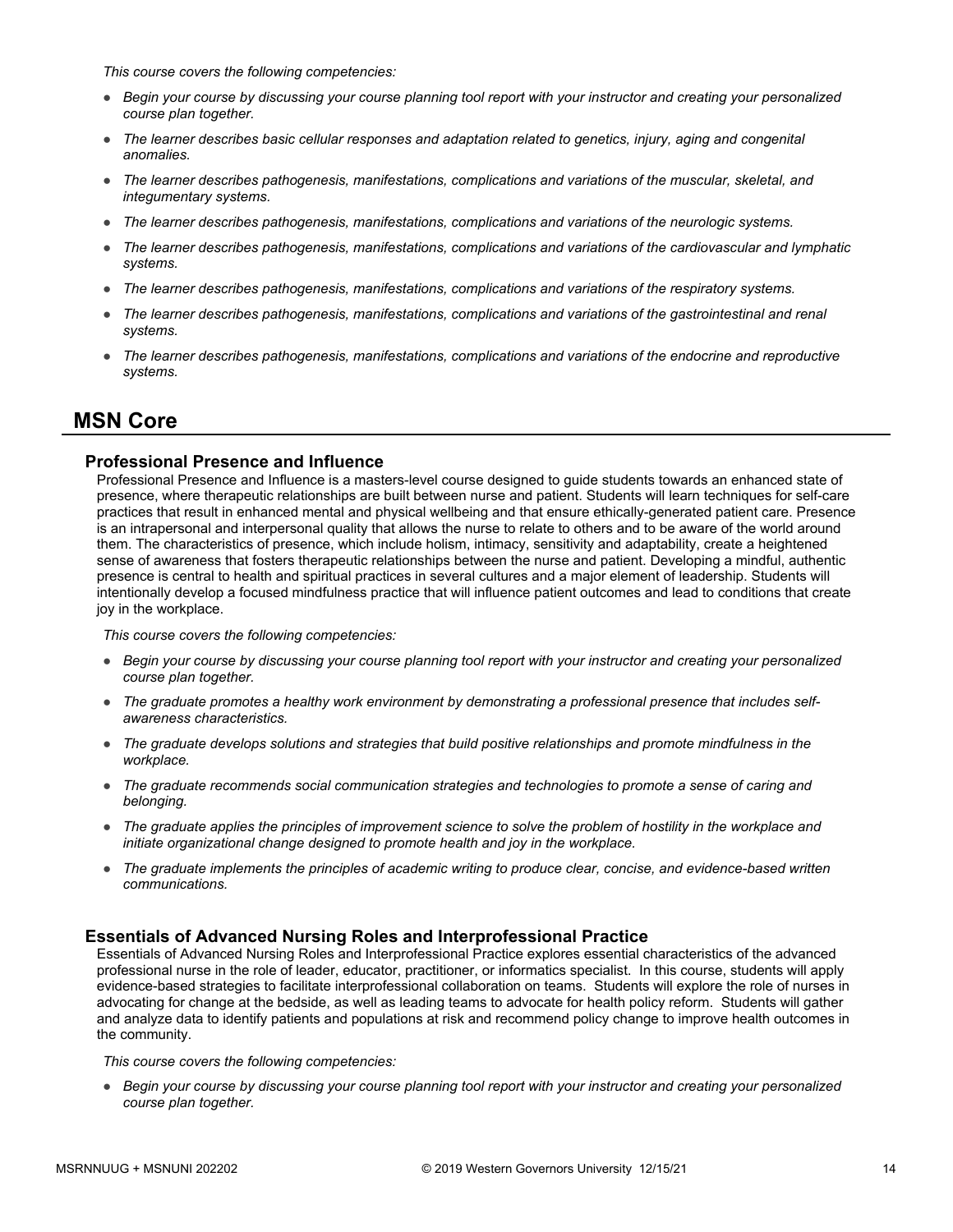- *The graduate recommends strategies for practicing lifelong learning skills to encourage the continuous improvement essential for practicing as an advanced nursing professional.*
- *The graduate recommends legal and regulatory policies that advocate for improved health outcomes in patients and populations.*
- *The graduate analyzes the roles and interaction of interprofessional team members to assess the resulting impact on healthcare outcomes.*
- *The graduate analyzes organizational performance data to guide recommendations for improving healthcare outcomes and disseminating results to a professional community.*

### **Informatics for Transforming Nursing Care**

Informatics for Transforming Nursing Care integrates nursing science with multiple information and analytical sciences to identify, define, manage, and communicate data, information, knowledge, and wisdom in nursing practice. Students will acquire knowledge and skills to apply informatics concepts, communications, and data that are critical to facilitating interprofessional data-driven decision-making. It is designed to build competence in the use of patient- and populationbased applications that inform and support the transformation of nursing care delivery toward a future of value-based quality nursing care that improves health outcomes. This course aligns theoretical concepts with practical applications of informatics and is consistent with the functional areas and responsibilities of informatics nurses as defined by American Nurses Association Scope and Standards for nursing informatics.

*This course covers the following competencies:*

- *Begin your course by discussing your course planning tool report with your instructor and creating your personalized course plan together.*
- *The graduate analyzes the theoretical and conceptual underpinnings of the nursing informatics scope and standards to improve patient experience and health outcomes.*
- *The graduate determines how technology and informatics can be optimized to improve the patient experience and lower healthcare costs.*
- *The graduate analyzes core administrative systems to support the management of safe, cost-effective, and high-quality healthcare.*
- *The graduate analyzes data from population-based systems to mitigate public health threats and decrease incidence of disease.*
- *The graduate designs data collection tools and processes to capture, analyze, and report health indicators and outcomes.*
- *The graduate refines data to visually represent, forecast, monitor, and report progress in meeting healthcare outcomes.*

### **Leadership and Management in Complex Healthcare Systems**

Leadership and Management in Complex Healthcare Systems prepares graduate nurses to be thoughtful strategists and informed decision makers who serve as strong leaders in high performing healthcare systems. Students develop competencies for managing diverse teams in complex systems, monitoring and measuring organizational performance, allocating financial and human resources, and leading change towards a transformed healthcare system. Additionally, students acquire the knowledge and skills to become full partners with other healthcare professionals by demonstrating nurse contributions toward high-quality care to patients and populations, while working collaboratively with interprofessional teams.

*This course covers the following competencies:*

- *Begin your course by discussing your course planning tool report with your instructor and creating your personalized course plan together.*
- *The graduate determines the effective leadership skills and approaches required to navigate a diverse staff in a changing healthcare environment.*
- *The graduate creates communication and change management plans to foster a culture of innovation.*
- *The graduate analyzes data to measure progress in meeting organizational performance indicators in complex healthcare systems.*
- *The graduate determines system-level factors necessary to support and empower interprofessional teams.*
- *The graduate validates key performance indicators to measure the impact of nursing care on patient and population outcomes.*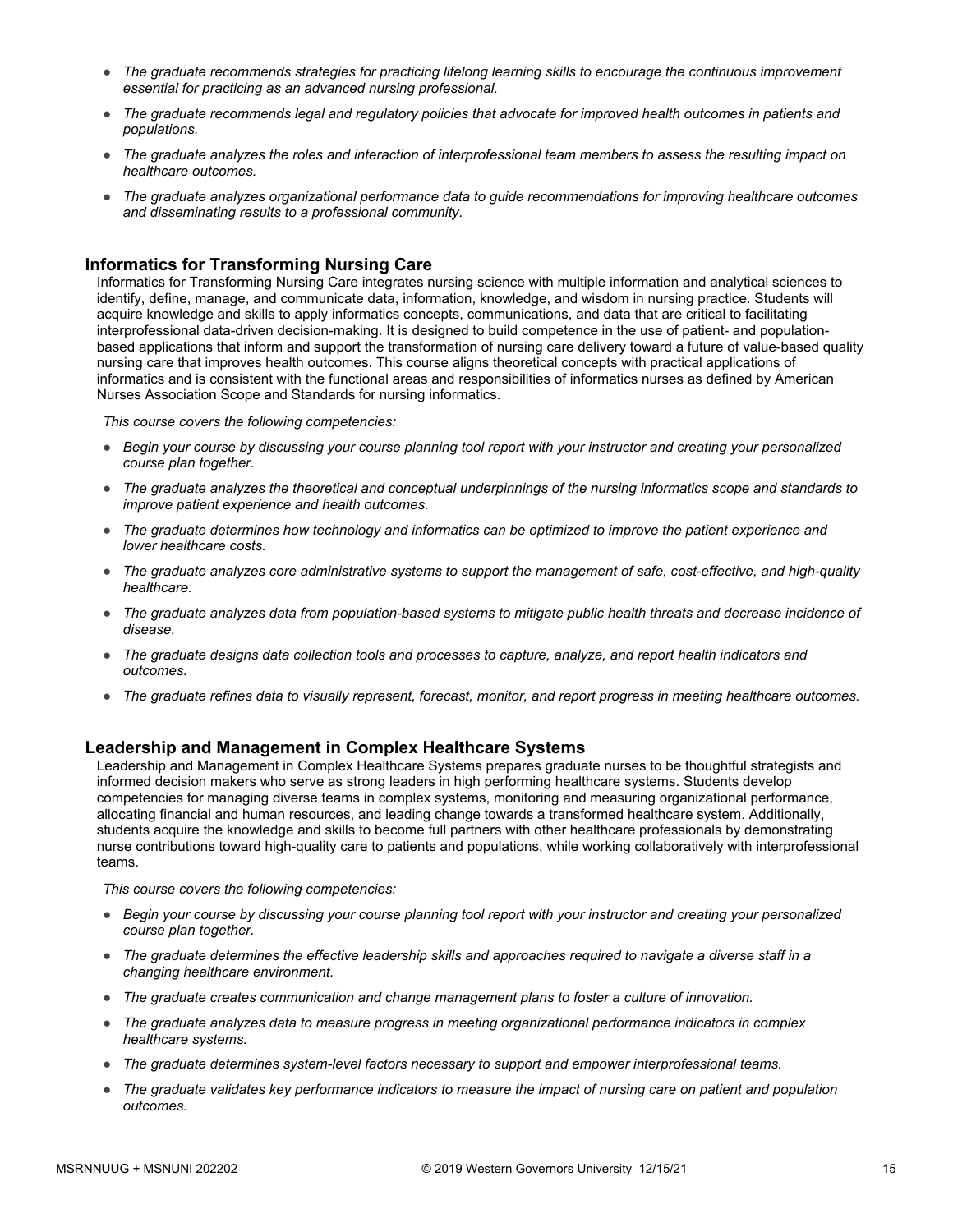● *The graduate proposes a strategic business plan to start a nurse-managed practice.*

#### **Advancing Evidence-Based Innovation in Nursing Practice**

Advancing Evidence-Based Innovation in Nursing Practice introduces students to the dynamic union of healthcare innovation and evidence. Core competencies and behaviors required to be a nurse innovator are discussed. Strategies for measuring innovation at various system levels are presented, as well as techniques for synthesizing and disseminating evidence to advance innovation in healthcare. The skills needed to appraise the quality of diverse sources of evidence are presented within the framework of evidence-based practice. This course focuses on identifying new and emerging sources of evidence that can inform, translate, and scale the complexity of leading innovation in healthcare organizations. Students will experience building communities of practice for collaboratively developing innovative practices and policies designed to improve the health of populations and enhance the patient experience of care.

*This course covers the following competencies:*

- *Begin your course by discussing your course planning tool report with your instructor and creating your personalized course plan together.*
- *The graduate analyzes evidence from research, clinical expertise, and patient experiences to contribute to the innovation of healthcare practices and policies*
- *The graduate incorporates research strategies and processes to search and review relevant evidence from credible sources.*
- *The graduate evaluates innovative best practices that support outcomes-driven healthcare practices.*
- *The graduate incorporates new evidence from big data and emerging technologies to design innovative practices.*
- *The graduate applies the theory of disruption when developing innovative strategies to improve healthcare outcomes.*
- *The graduate synthesizes credible sources of evidence to propose innovative patient care practice guidelines, organizational goals and strategies, and population-based care policies.*

#### **Quality Outcomes in a Culture of Value-Based Nursing Care**

Quality Outcomes in a Culture of Value-Based Nursing Care incorporates current standards of quality and safety within the context of value-based care. In a value-based healthcare system, the benefits are derived from measuring health outcomes against the cost of delivering the outcomes. These benefits are then extended to patients, providers, payers, suppliers, and society as a whole. This course introduces new healthcare delivery models, which stress a team-oriented approach to patient care and sharing of patient data so that care is coordinated, and outcomes can be measured easily. Emphasis is placed on performance and quality improvement methods that underlie value-based nursing care. The nurse in advanced practice today must exemplify the standards of quality and safety and be prepared to lead the delivery of value-based patient-centered care.

*This course covers the following competencies:*

- *Begin your course by discussing your course planning tool report with your instructor and creating your personalized course plan together.*
- *The graduate analyzes the culture of continuous quality improvement and the provision of value-based care to optimize patient outcomes using a systems-thinking analytic approach.*
- *The graduate develops a systematic process that incorporates quality measures and benchmarks to assess organizational strengths and vulnerabilities.*
- *The graduate integrates performance and process improvement methodologies to develop solutions for identified quality and safety gaps in the practice setting.*
- *The graduate establishes measurable metrics and processes to evaluate the effectiveness of value-based care strategies and initiatives.*

#### **Advanced Pathopharmacological Foundations**

Advanced Pathopharmacological Foundations provides advanced practice nurses foundational knowledge in the many pathologies encountered in practice today. Advancing from the cellular to the body system level, this course examines the pathologies of common conditions seen in healthcare today. Consideration is also given to the human affective response to alterations in health. There are no prerequisites for this course.

*This course covers the following competencies:*

● *Begin your course by discussing your course planning tool report with your instructor and creating your personalized*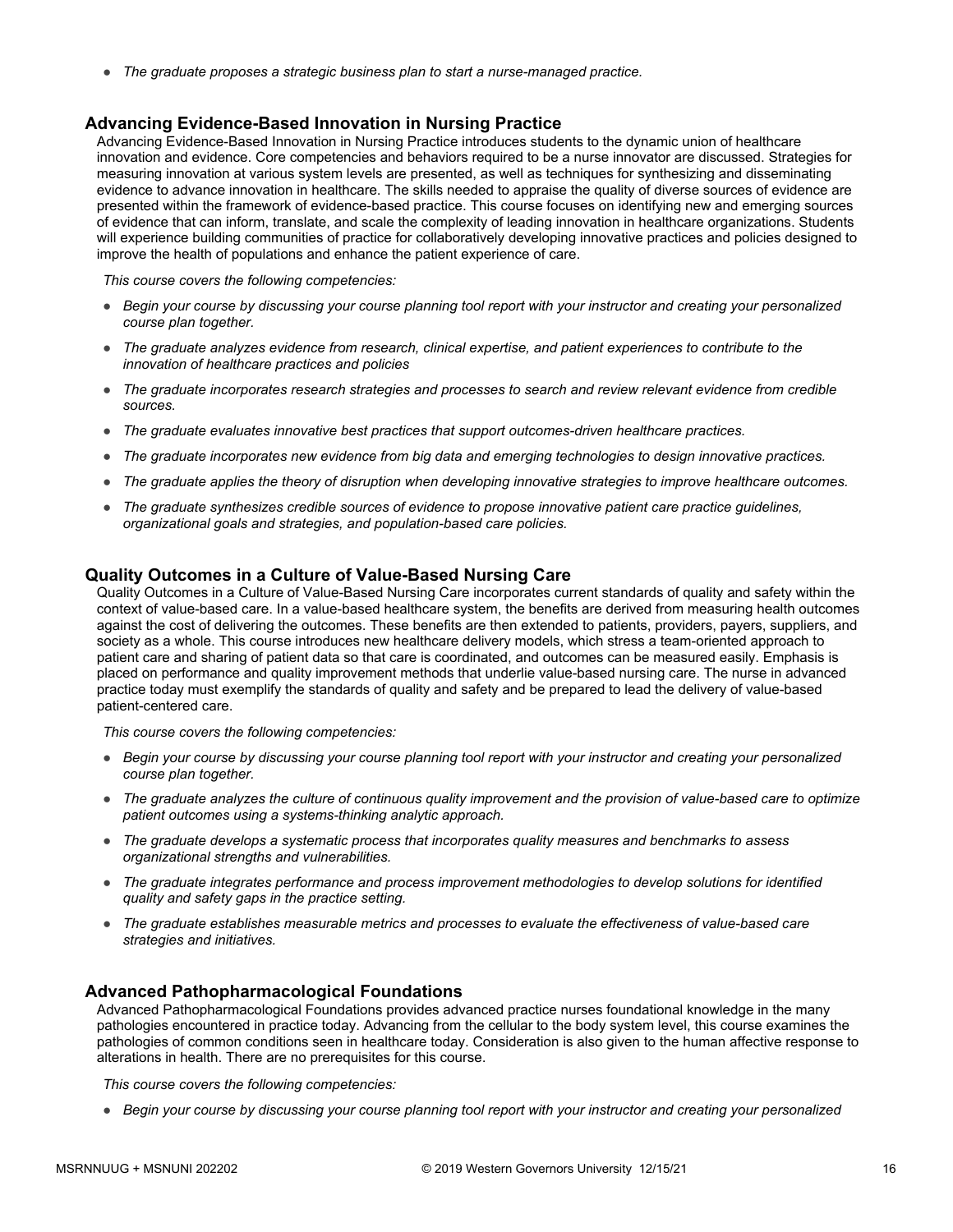*course plan together.*

- *The graduate assesses alterations in cellular and genetic composition to determine the body's self-defense mechanisms to maintain homeostasis.*
- *The graduate analyzes the etiology and pathophysiological alterations associated with common conditions across the lifespan to determine appropriate treatment plans.*
- *Connecting Pathology with Disease Manifestation The graduate analyzes pathopharmacological concepts and mechanisms of common conditions to guide clinical decision making.*
- *The graduate assesses developmental, racial, ethnic, and cultural manifestations of pathopharmacology to determine their influence on patient outcomes.*
- *The graduate distinguishes between relevant and irrelevant assessment findings to minimize pathologies and manage pharmacotherapeutics to promote optimal patient outcomes.*
- *The graduate traces human responses to disease processes across the lifespan to identify holistic treatment options.*

#### **Advanced Health Assessment for Patients and Populations**

Advanced Health Assessment of Patients and Populations builds on prior physical health assessment knowledge and skills acquired during undergraduate studies by focusing on the advanced assessment of biopsychosocial and sociocultural contexts in patients and populations across the life span. This course emphasizes the use of a comprehensive health promotion, disease prevention, and health restoration model to address health concerns in patients and communities. Students will acquire advanced assessment knowledge and skills for clinical interviewing, focused history taking, critical diagnostic reasoning, and clinical decision-making using a problem-focused framework that integrates authentic experiences with practical knowledge of health patterns in patients and communities.

*This course covers the following competencies:*

- *Begin your course by discussing your course planning tool report with your instructor and creating your personalized course plan together.*
- *The graduate assesses the physical, biopsychosocial, cultural, spiritual, and environmental elements to improve health in patients and populations.*
- *The graduate distinguishes comprehensive assessment strategies appropriate to evaluating the health of diverse patients across the life span.*
- *The graduate analyzes assessment data to create health promotion plans for patients and communities.*
- *The graduate performs a focused physical examination to identify applicable differential diagnoses based on evidence from the collected data.*
- *The graduate analyzes epidemiologic methods to assess the health of communities and populations.*
- *The graduate constructs strategies to develop disease prevention and control interventions.*

# **Nursing Informatics Specialty**

#### **Foundations in Nursing Informatics**

This course addresses the integration of technology to improve and support nursing practice. It provides nurses with a foundational understanding of nursing informatics theory, practice, and applications. Topics include the role of nursing in informatics; use of computer technology for clinical documentation, communication, and workflows; problem identification; project implementation; and best practices.

*This course covers the following competencies:*

- *Begin your course by discussing your course planning tool report with your instructor and creating your personalized course plan together.*
- *The graduate applies information technology concepts, including life cycle, workflow, roles, and project management.*
- *The graduate applies standardized clinical terminologies, taxonomies, and decision support tools to identify problems, needs, issues, and opportunities for improvement*

#### **Data Science and Analytics**

This course addresses the interdisciplinary and emerging field of data science in healthcare. Candidates learn to combine tools and techniques from statistics, computer science, data visualization, and the social sciences to solve problems using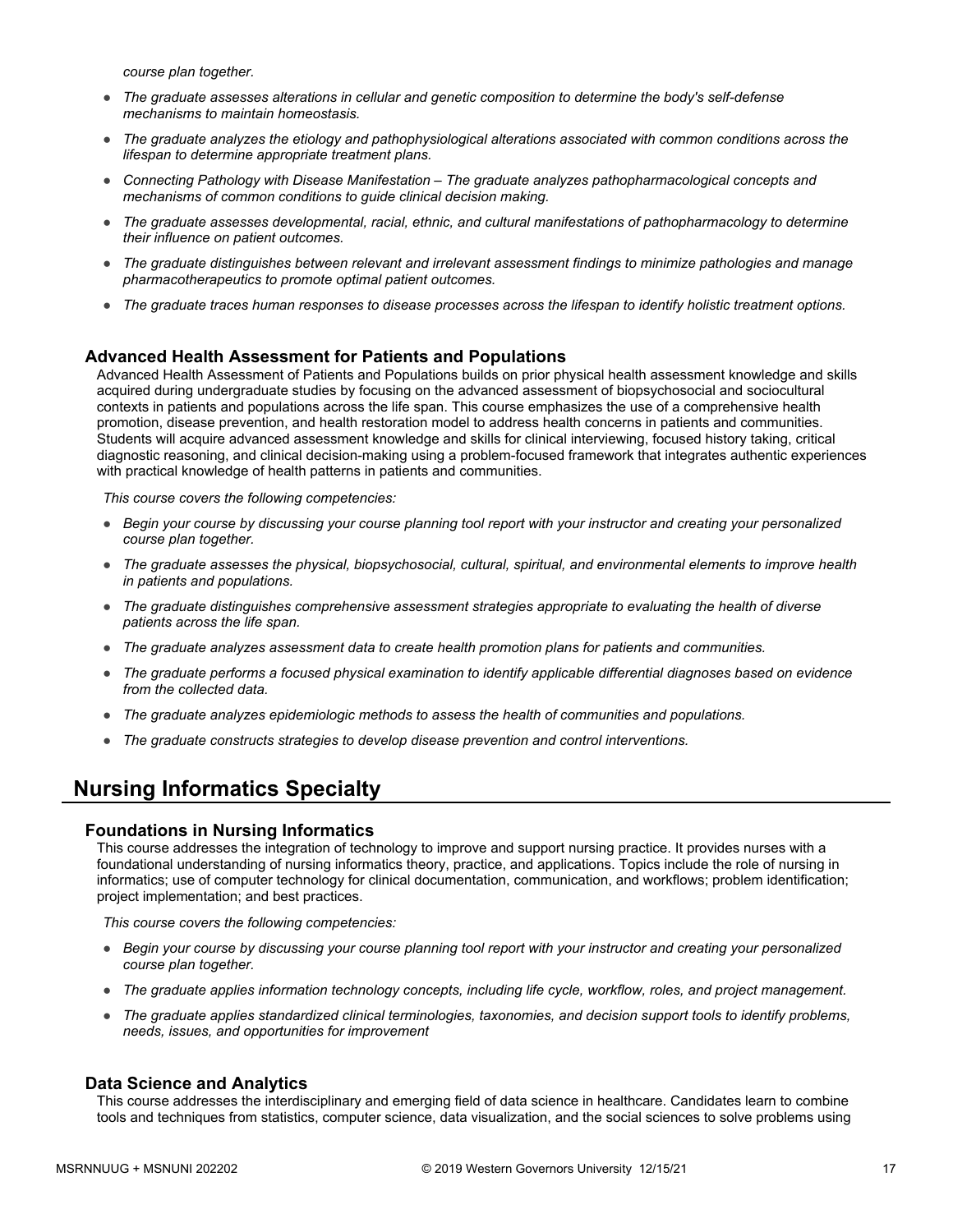data. Topics include data analysis; database management; inferential and descriptive statistics; statistical inference; and process improvement.

*This course covers the following competencies:*

- *Begin your course by discussing your course planning tool report with your instructor and creating your personalized course plan together.*
- *The graduate applies the concepts of data, statistics, databases, statistical modeling, and data management to nursing informatics.*
- *The graduate analyzes data from databases, electronic health records, dashboards, remote monitoring devices, telemedicine, and other technologies to support the provision of high-quality and efficient care.*
- *The graduate predicts clinical events or likelihoods from current state and/or trend historical data to plan and resource care needs.*

### **Data Modeling and Database Management Systems**

This graduate course is designed to engage the student in planning, analyzing, and designing a relational database management system (DBMS) for use by nurse administrators, clinicians, educators, and informaticists. This experience will provide the knowledge needed to advocate for nursing informatics needs within the field of healthcare.

*This course covers the following competencies:*

- *Begin your course by discussing your course planning tool report with your instructor and creating your personalized course plan together.*
- *The graduate proposes database models, including methods and policies for data mining and information retrieval within healthcare organizations.*
- *The graduate applies constructed data models for communication of clinical documentation across systems, including interoperability considerations.*
- *The graduate integrates compliance requirements to the informatics system as outlined by government regulations, accreditation, licensing, and certification agencies to mitigate legal risk to healthcare organizations.*
- *The graduate designs clinically relevant and user-focused informatics projects using informatics systems theory, information processing theory, and national taxonomies to support safe, high quality patient outcomes.*

### **Informatics System Analysis and Design**

In Informatics System Analysis and Design, a broad understanding of data systems is covered to build upon the Foundations in Nursing Informatics course. The importance of effective interoperability, functionality, data access, and user satisfaction are addressed. The student will be analyzing reports and integrating federal regulations, research principles, and principles of environmental health in the construction of a real-world systems analysis and design project. This course will be directly applicable to healthcare settings as electronic records management has become compulsory for healthcare providers. All of the information in this course will be directly tied to the delivery of quality patient care and patient safety. Foundations in Nursing Informatics is recommended as a prerequisite.

*This course covers the following competencies:*

- *Begin your course by discussing your course planning tool report with your instructor and creating your personalized course plan together.*
- *The graduate evaluates informatics systems to distinguish effective from ineffective interoperability, functionality, data access, user satisfaction and support of patient care quality and safety.*
- *The graduate compiles the results of analysis reports to determine impact on healthcare consumers, families, communities, resources, networks, and healthcare organizations.*
- *The graduate applies research principles to the inclusion of key data elements in systems designs in support of clinical evaluation and clinical processes research.*
- *The graduate researches federal and other regulation in selecting information systems and projects in practice.*
- *The graduate evaluates principles of ergonomics and environmental health in the design and implementation of informatics projects in practice.*

### **Nursing Informatics Field Experience**

Nursing Informatics Field Experience requires students to complete clinical/practice experiences while engaging in authentic activities relevant to the role of an informatics nurse. To help students develop competency in this area, this course gives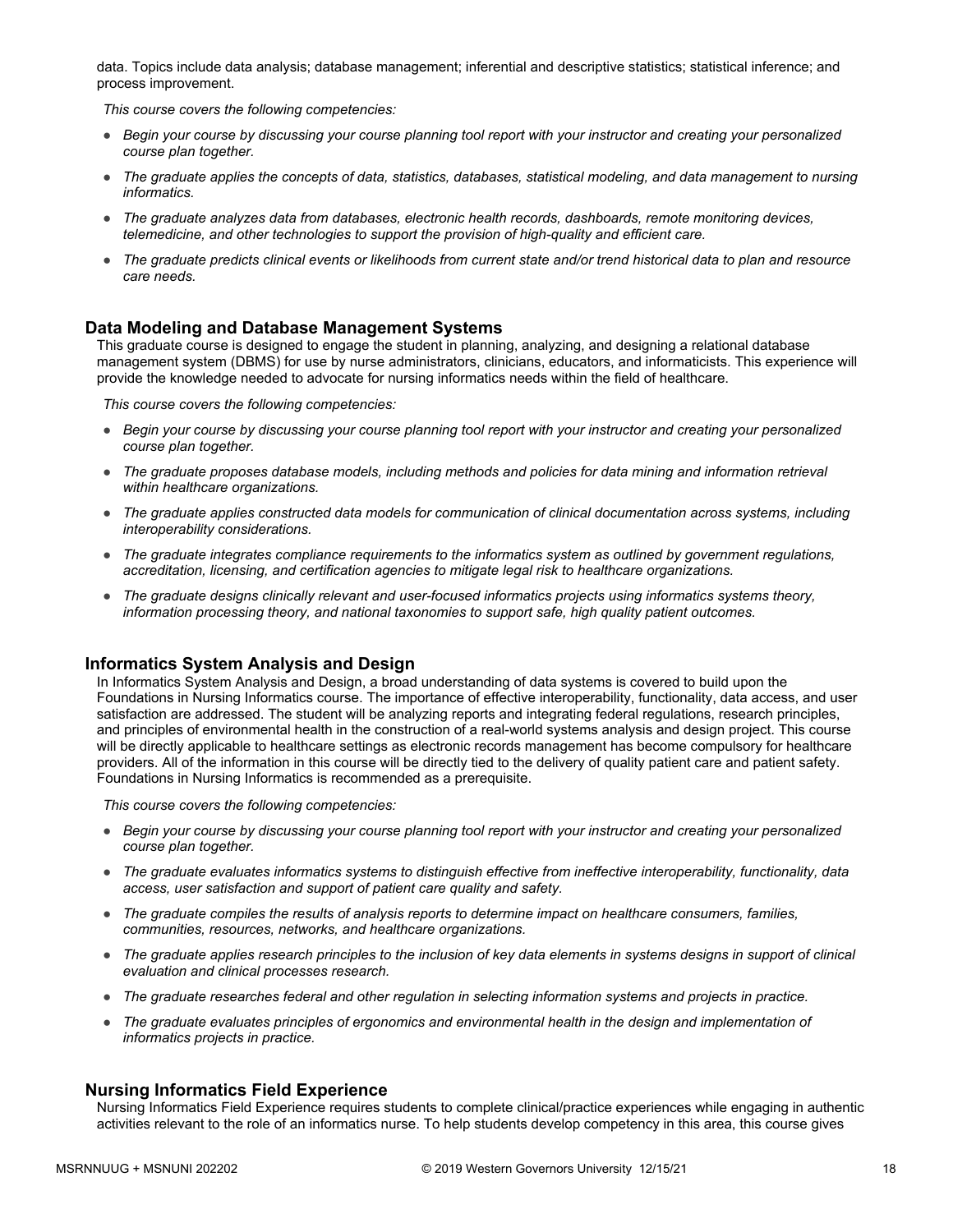students opportunities to apply methods and solutions to support clinical decisions. They will be prepared to improve health outcomes by analyzing an existing health information system to determine the need for a system optimization that will improve an organization's ability to measure and report Triple Aim objectives. All MSN Core and Specialty courses, with the exclusion of the Capstone course, are prerequisites to this course and must be completed before taking this course.

*This course covers the following competencies:*

- *The graduate integrates the latest evidence and technology and the expertise of the interprofessional team to design or refine clinical decision-support tools.*
- *The graduate designs innovations in data collection and management, in collaboration with the interprofessional team, to effect change in practice and improve health outcomes.*
- *The graduate designs comprehensive solutions, integrating change and complexity theory concepts, for effective implementation to enhance health outcomes.*

## **Nursing Informatics Capstone**

Nursing Informatics Capstone requires students to complete clinical/practice experiences (CPE) and finalize their system optimization proposal paper, which addresses the Institute of Health's Triple Aim initiative. During this course, students will plan the final phase of their system development life cycle (SDLC), which consists of proposing the processes, methods, and tasks for monitoring, maintaining, supporting, and evaluating their system optimization. The knowledge and skills that students acquire during the CPE in this course will prepare them to complete their system optimization proposal paper. This is a culminating course that provides students an opportunity to demonstrate the competencies acquired during this program. All MSN Core and Specialty courses, including the Field Experience course, are prerequisites to this course and must be completed before taking this course.

*This course covers the following competencies:*

● *The graduate integrates and synthesizes competencies from across the degree program and thereby demonstrates the ability to participate in and contribute value to the chosen professional field.*